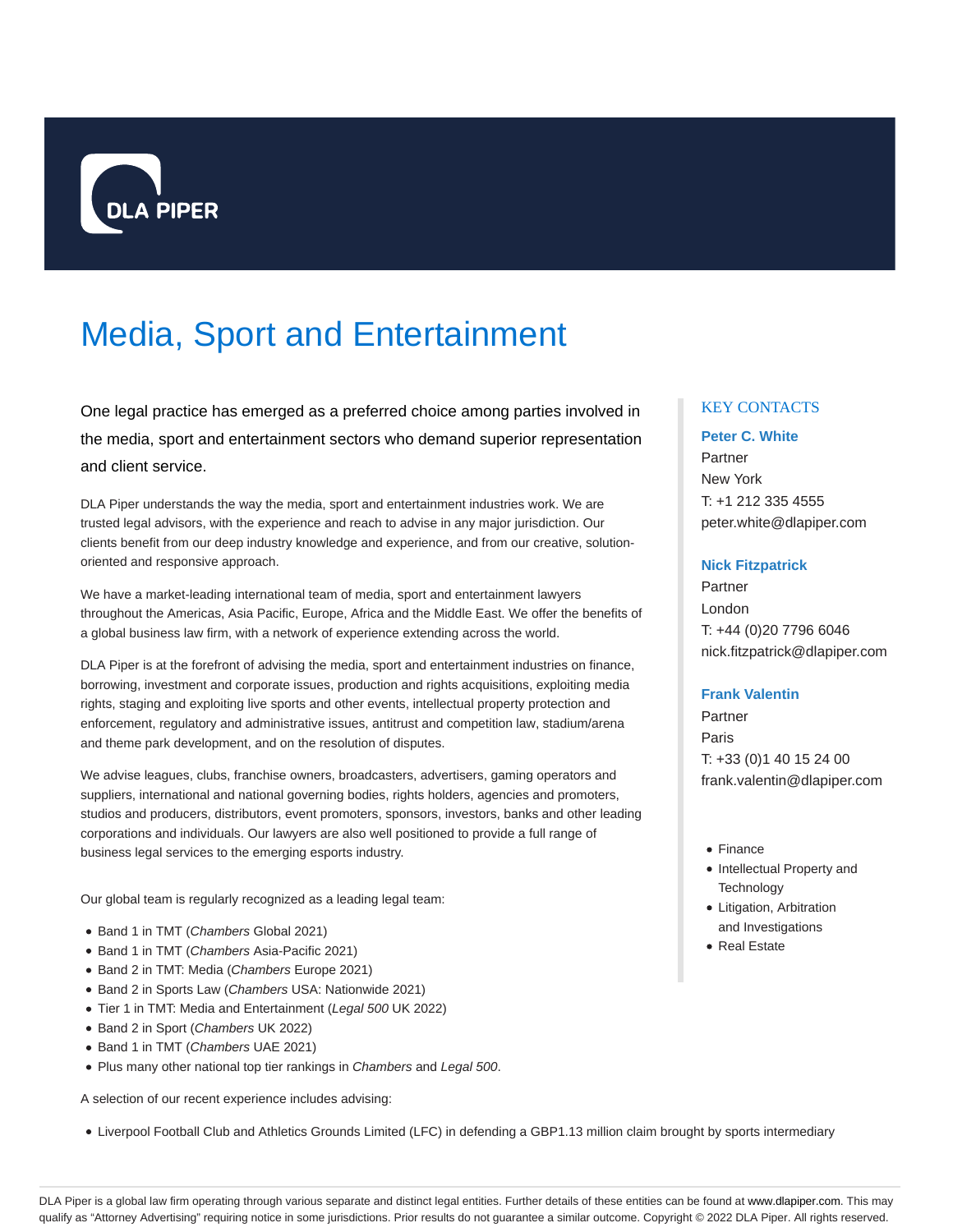Winlink Marketing Limited

- Premier League with its broadcasting and media rights activities
- A.S. Roma and its affiliates with the construction, planning, real estate and corporate matters for the new Stadio della Roma and related mixed-use development
- Los Angeles Chargers in connection with their relocation from San Diego to Los Angeles
- NBA China regarding its complex matters, including responding to a shifting audio-visual regulatory landscape (primary re: the European Digital Single Market), virtual advertising issues and a wide variety of other commercial arrangements
- Qatar's Supreme Committee for Delivery & Legacy on partnership arrangements for the development of a stadium and tournament infrastructure and the legacy redevelopment of one of the 2022 Football World Cup tournament sites
- Vice Media on the creation of 'VICELAND', a series of linear television channels
- Los Angeles Football Club in connection with corporate, tax, finance, employment and commercial matters relating to its run up to its first MLS match and new stadium
- Dentsu Aegis, the world's leading, focused media and digital communications group, with various transactions
- Discovery on its pan-European acquisition of rights to the Summer and Winter Olympic Games for 2018-2024. US and international sporting organizations on trademark, athlete rights of publicity, and ticket resale issues relating to the Olympic Games
- Australian Football League on the landmark acquisition of Melbourne's Etihad Stadium
- Lenders' counsel in connection with a new stadium for Raiders Las Vegas
- Lenders' counsel in connection with a new stadium for Tottenham Hotspur
- Germany's leading broadcasters in connection with important regulatory issues, including advertising regulation on product placement or insertion of adverts, license obligations to carry third parties and the protection of minors
- Various international broadcasters and media companies such as ESPN, Disney, Lionsgate, Warner Bros, Discovery, Scripps, Vice Media, and beIN Sports on the carriage/distribution of their channels and content, in arrangements with various platform operators, including advice on their OTT and other direct to consumer strategies
- The NBA on Ofcom Broadcast Regulations and UK Gaming Law; betting regulation in a number of jurisdictions; sponsorship and marketing arrangements with a number of partners; and issues related to COVID-19
- Unicef UK's ground-breaking partnership to become the official charity of the Rugby League World Cup 2021
- Sony Entertainment Television on acquiring and exploiting media rights to international cricket events, including the Indian Premier League and ICC Cricket World Cups
- LEGO on all international distribution arrangements to broadcasters and other digital platforms for various LEGO television including advising on, drafting and negotiating the content license agreements. We also advise LEGO on various EU broadcast regulations including the Audio Visual Media Services Directive
- Unilever on its recent partnership with the "League of Legends" global esports events
- Zenimax on their worldwide trademark and copyright protection strategy, as well as on leading enforcement actions against counterfeiting and unauthorized pre-launch use, in connection with the release of one of the biggest video game rollouts in history, The Elder Scrolls

#### INSIGHTS

# **Publications**

**Episode 3 - Glass to glass - how is technology changing the world of OTT in sport and how can you futureproof your business?**

# 29 June 2022 THE MEDIA SPORT AND ENTERTAINMENT LAW PODCAST

Alex Steinberg and Pete Giorgio from Deloitte explore the ever-evolving world of OTT from a Sports perspective. The pair discuss how technology is impacting the industry and media consumption, and the business trends that emerge from these developments.

**Exploring the metaverse: What laws will apply?**

22 June 2022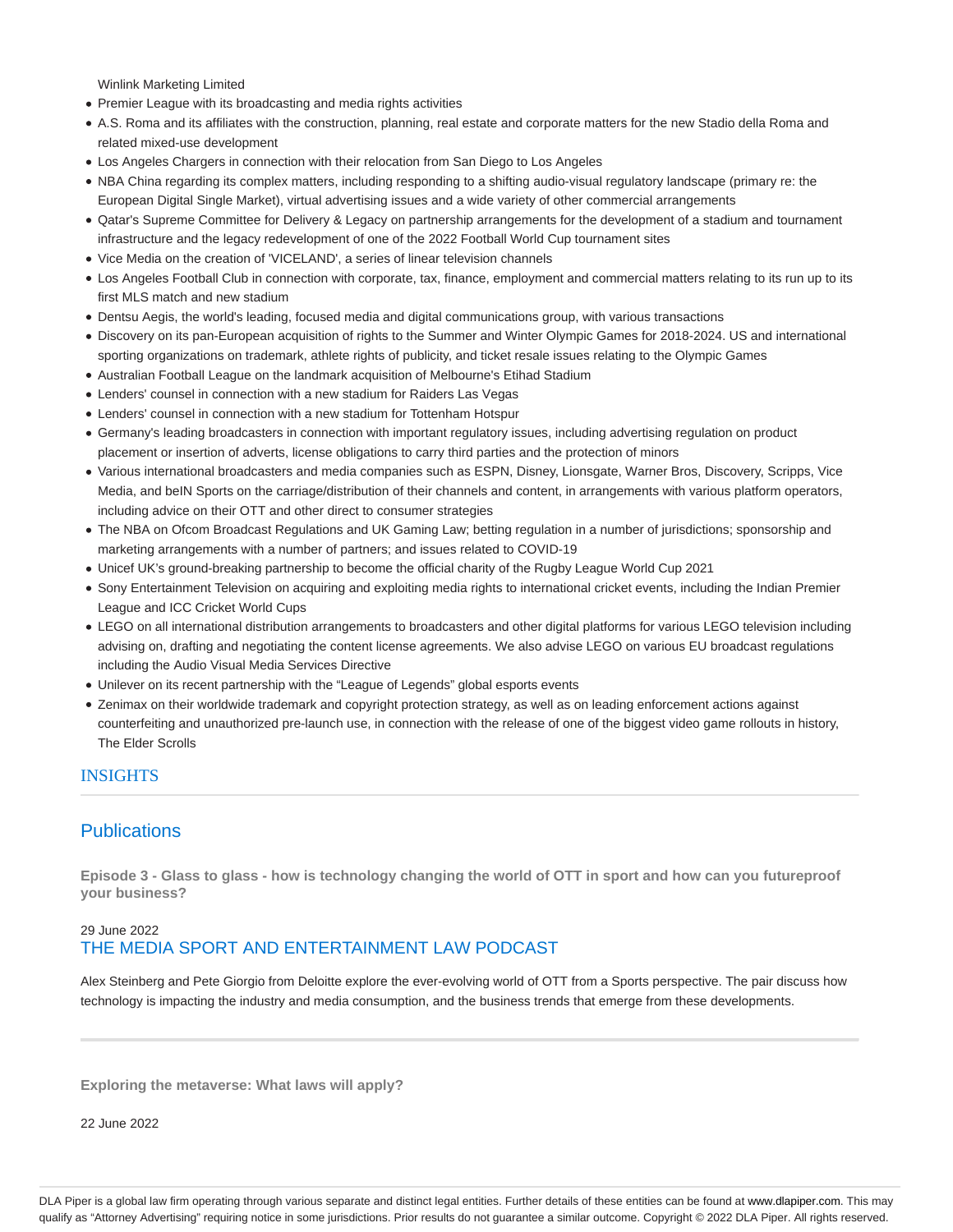# INTELLECTUAL PROPERTY AND TECHNOLOGY NEWS

For those intrigued by the metaverse, and for creators building metaverse projects, here are practical considerations.

**Episode 2 - Is the Metaverse the virtual wild, wild west?**

# 20 June 2022 THE MEDIA SPORT AND ENTERTAINMENT LAW PODCAST

In this episode we explore the Metaverse – including discussion of what this new technology is; its applications and potential benefits; key hurdles to consumption; and the anticipated regulatory and IP uncertainties. The team highlight key considerations on how Web 3.0 is expected to change our day-to-day lives and what laws currently apply.

**Episode 1 - Race and sport and the litigation pitfalls**

# 7 June 2022 THE MEDIA SPORT AND ENTERTAINMENT LAW PODCAST

Sohail Ali (Partner, Litigation & Regulatory, Leeds) and Gurpreet Duhra (Partner, Employment, Sheffield) discuss the status of race-related issues within the sports industry. What are potential litigatory challenges that organisations might face within the current climate? How should businesses avoid or respond to these pitfalls?

**Global M&A Intelligence Report 2022**

Updated: 29 June 2022 Our annual Global M&A Intelligence Report is based on an analysis of key deal terms in almost 5,000 private M&A transactions on which we have advised since 2015.

**Thrills, spills and poison pills – An Australian legal perspective on Musk's latest battle**

## 26 April 2022

Enigmatic billionaire, Elon Musk, has a rocky history with US corporate law and regulators. Just the other day a US judge ruled his 2018 Tesla 'take-private' tweet was misleading. Now, in his latest headline grabbing corporate play, Musk has taken aim at his social media platform of choice, Twitter, and in doing so, has brought into focus fundamental questions about the proper role of a company's board.

**Mitigate the legal risks of influencer marketing with our updated and expanded Influencer Marketing Guide**

#### 11 April 2022

Influencer marketing continues to play an increasingly important role in marketing strategies. However, there are numerous legal challenges for influencers and the brands they cooperate with, and influencer marketing remains a focus for advertising regulators around the world.

**What is a SPAC? The basics, when you are contemplating going public in 2022**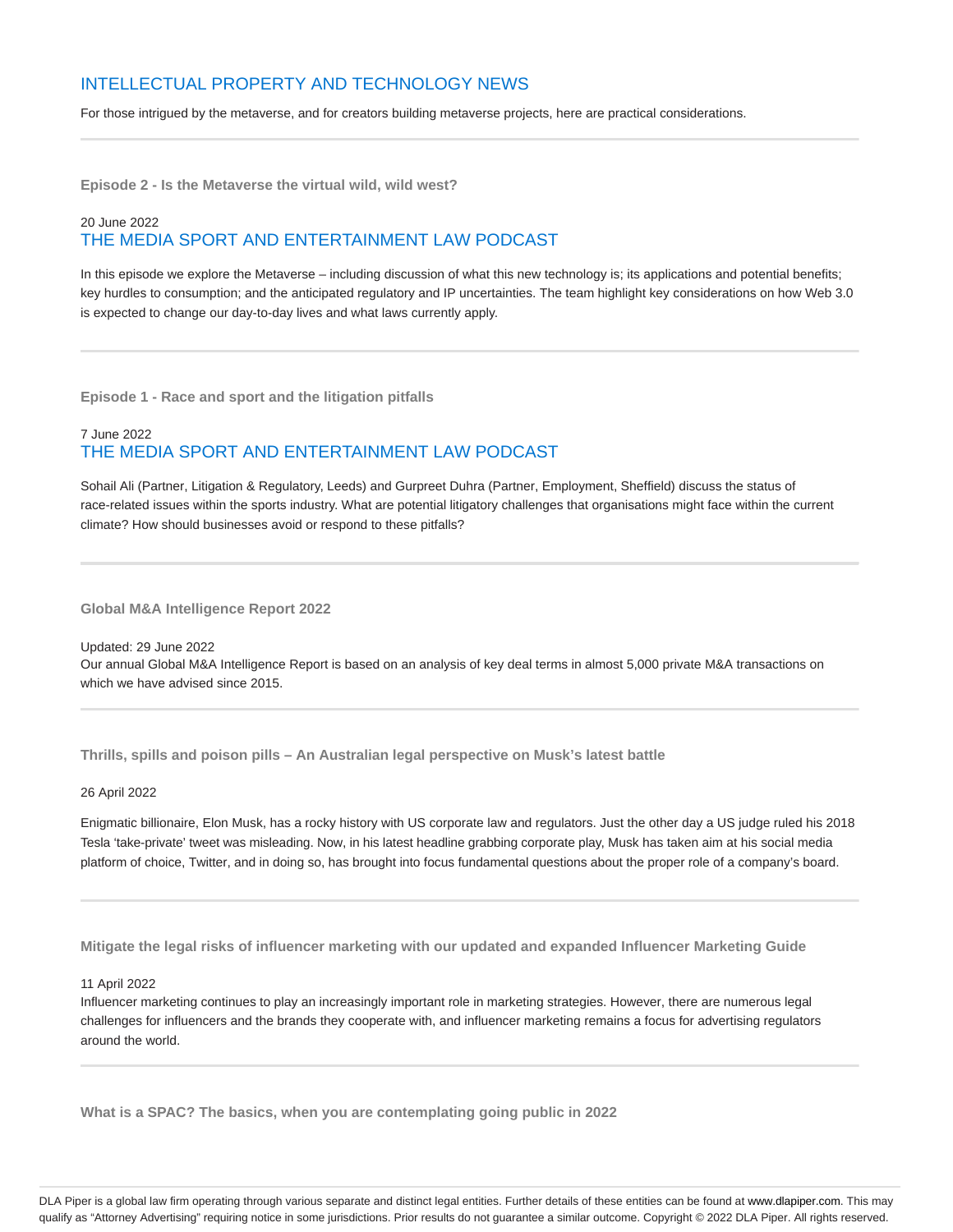Key developments and implications for Latin American companies.

**US announces new trade restrictions against Russia as well as a new round of sanctions against Russian political elites**

# 16 March 2022 GLOBAL SANCTIONS ALERT

Many of the newly announced measures will require Congressional action.

**Ukraine: Sanctions in sport**

# 10 March 2022 GLOBAL SANCTIONS ALERT

As a result of the conflict in Ukraine, the UK, the US, the EU and their allies have imposed additional sanctions on Russian state actors and entities of economic and strategic significance to the Russian state, along with targeted restrictions on certain commercial activities with Russia.

**Exploring the metaverse: What laws will apply?**

### 22 February 2022

Like any new foundational technology, the metaverse remains confusing and unknown to many. Writing for Chambers TMT 2022, we explore key questions.

**California Attorney General issues non-compliance notices regarding loyalty program requirements under the CCPA**

## 7 February 2022

The launch of the investigative sweep of businesses offering loyalty programs builds on recent enforcement efforts and signals the AG's latest CCPA enforcement priority.

**Yet more changes in 2022 to California's laws regulating automatic renewals: do your current practices meet the new standard?**

#### 7 February 2022

Important signals of California's intent to remain the country's leader in this space and a reminder for companies doing business in one of the world's largest economies to check whether their current practices meet the new standard.

**Technology Sector Deals Year in Review: 2021**

28 January 2022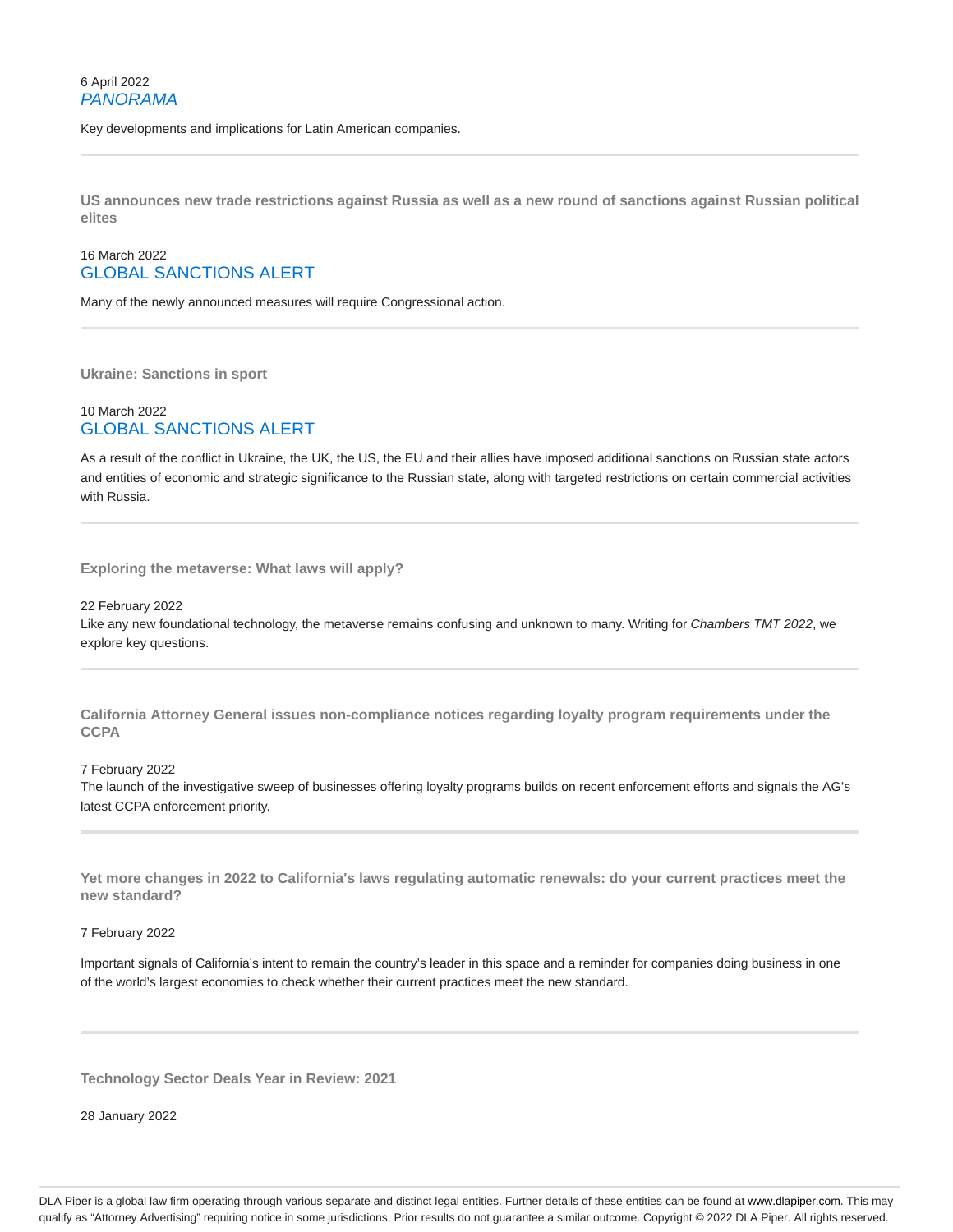**Gambling Commission annual report highlights increased enforcement action**

#### 6 January 2022

On 9 December 2021, the UK Gambling Commission published its annual Compliance and Enforcement Report ("Report"). The Report details the regulator's findings and enforcement action taken during the period 2020-2021. Such action included:

**Why I Lawyer: Q&A with Scott Wilson**

## 6 January 2022 WHY I LAWYER

I love being in the trenches with a client who is facing a crisis on multiple fronts—in litigation, with government investigators, and in the media—and charting a path through all the uncertainty.

#### **A legal overview**

# 4 January 2022 UNDERSTANDING THE UK NATIONAL SECURITY & INVESTMENT REGIME PODCAST

In episode 2 of our podcast series we discuss the legal context of the regime: how it will operate and the implications for businesses. In particular, the legislation - which comes into force today, 4 January - has wide reaching implications for M&A involving businesses or assets connected with the UK.

**Mark it: 4 big trademark, copyright and advertising trends we are watching for 2022**

4 January 2022 The significance of these trends will only grow in the coming months.

**Racing Post article on Single Customer View**

16 December 2021

Last week, I was delighted to speak to the Racing Post - the leading print and online publisher in the UK, focused on horse racing and gambling - regarding the Gambling Commission's proposed Single Customer View.

**Brands and influencers in the spotlight as FTC focuses on civil penalties for deceptive advertising**

13 December 2021 More than 700 warning letters sent in just one month.

**Gambling advertising: revised guidance on responsible and problem gambling**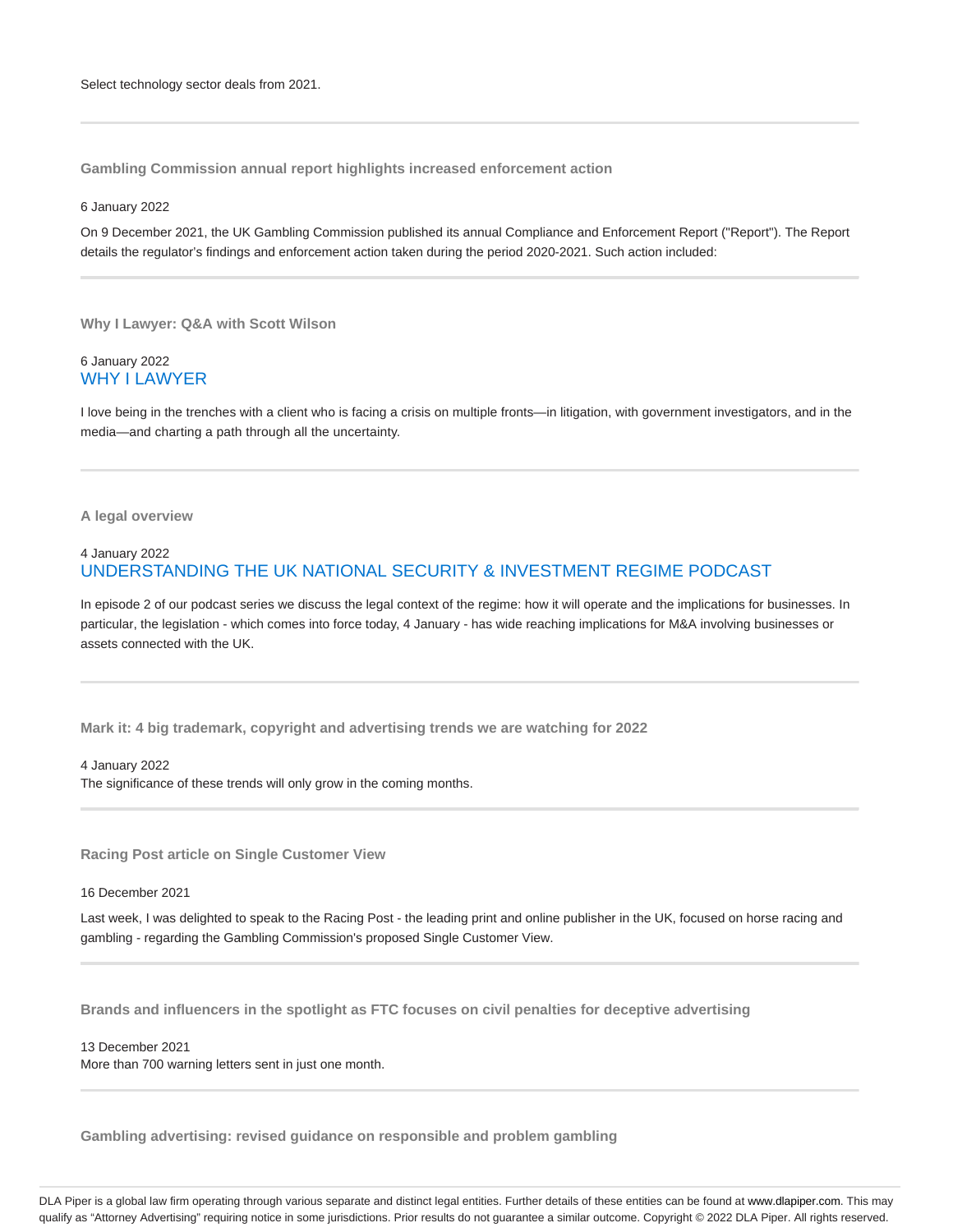#### 26 November 2021

On 11 November 2021, the Committee of Advertising Practice, and the Broadcast Committee of Advertising Practice, published revised guidance on responsible and problem gambling.

**Liability in sport - Tylicki v Gibbons**

#### 24 November 2021

On 31 October 2016, flat jockey Frederik Tylicki's life changed forever. Rounding the final bend in the 15:20 at Kempton Park, Tylicki's mount clipped heels with the mount of rider Graham Gibbons, fell, and catapulted Tylicki into the polytrack surface. Tylicki was paralysed from the waist down. In a 4-day trial commencing 29 November 2021, the English High Court will determine whether Gibbons' riding was negligent and he is liable to Tylicki in damages, which are quantified at in excess of £6m.

**Social media's impact on the life sciences industry**

## 8 November 2021 AT THE INTERSECTION OF SCIENCE AND LAW PODCAST SERIES

Chris Campbell and Jody Rhodes are joined by Sarah Heineman, Senior Assistant General Counsel at Bayer, to discuss how social media affects the public's view of medicine and science.

**Brands and influencers in the spotlight as FTC focuses on civil penalties for deceptive advertising**

#### 4 November 2021

The FTC again sends the message that it is closely monitoring advertising on social media and will act to stop practices it views as deceptive and unfair.

#### **An interview with Aldersgate Funding**

11 October 2021

In this podcast, DLA Piper partner Henry Quinlan interviews Jim Holding and Matthew Lo at Aldersgate Funding Limited, who shed some light on the advantages of litigation and arbitration funding; the types of claims eligible for funding; the process of funding a case; and the jurisdictional constraints on this type of financing.

DLA Piper · Aldersgate Funding on how litigation funding can help your business

## **Media obligations and mental health in sport**

#### 16 September 2021

After days of speculation and controversy following Naomi Osaka's twitter announcement that she would not partake in any press announcements during Roland-Garros, Ms Osaka withdrew from the French Open, commenting that she "often felt that people have no regard for athletes' mental health and this rings true whenever I see a press conference or partake in one." Since Ms Osaka's withdrawal, a number of other high profile sports men and women have made similar decisions to withdraw from media or events citing their mental health, including US gymnast Simone Biles and English cricketer Ben Stokes. In this post we take a look at the existing rules around media obligations and mental health in tennis, and consider how those rules may need to change in light of Ms Osaka's actions, in tennis and beyond.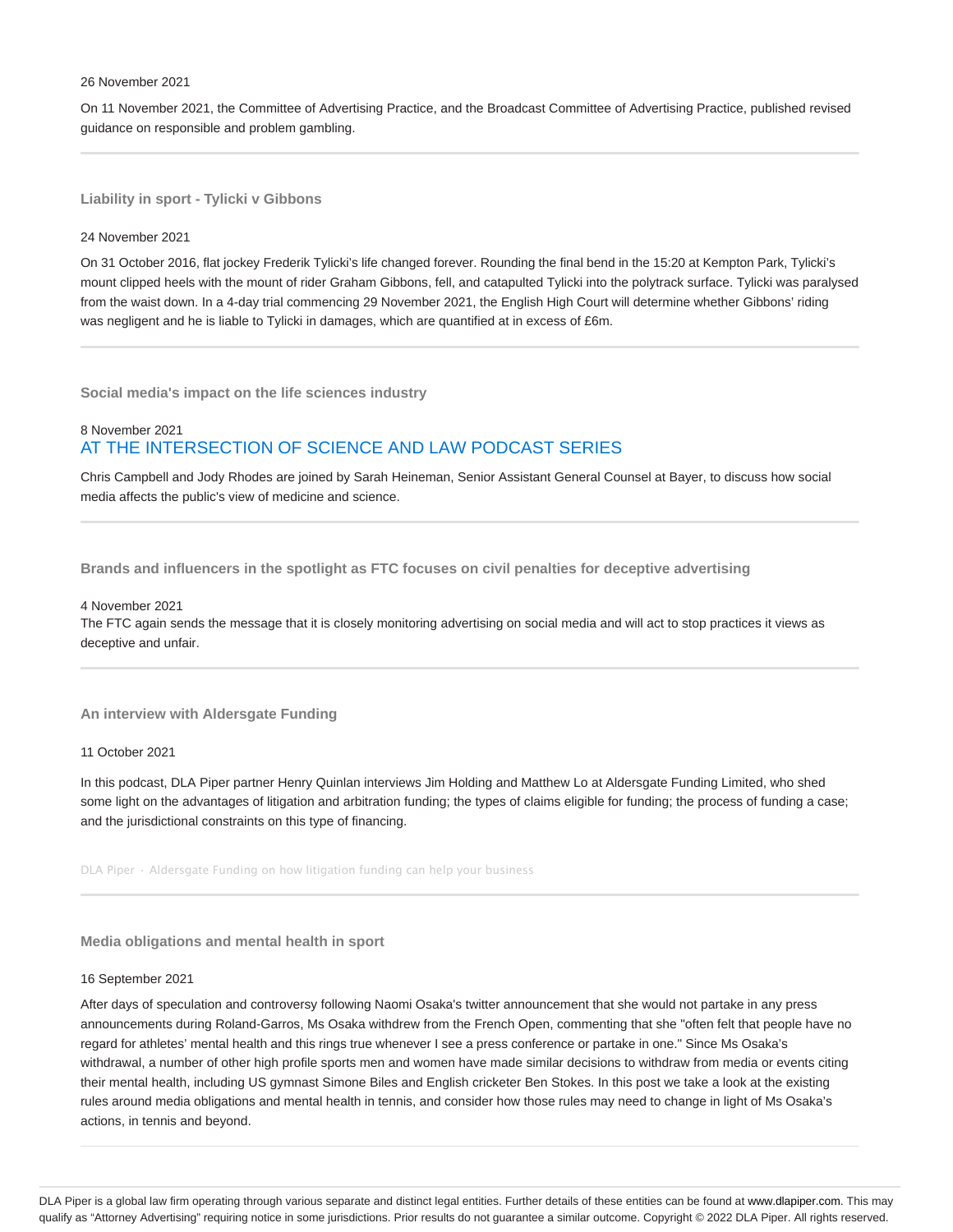**Is the state lottery the new online casino?**

#### September 2021

A turf war may be smoldering between state lotteries and the private-sector casino industry.

**New workplace sexual harassment laws passed – (some) Respect@Work recommendations become law**

## 8 September 2021

After months of anticipation, the Australian Federal Government's Sex Discrimination and Fair Work (Respect at Work) Amendment Act 2021 has now passed both houses of Parliament. The amendment contains important reforms to address workplace sexual harassment.

**Canada legalises single event sports betting, and Ontario is all in**

#### 16 August 2021

Global gaming revenue is expected to reach US\$525 billion by 2023. Online gaming and betting activities represent a significant portion of this revenue at an estimated market size of \$66.72 billion USD in 2020. Canadians have shown an incredible appetite for iGaming, despite the fact that regulatory roadblocks to private businesses looking to enter the iGaming industry in Canada leave Canadians with limited options.

This article discusses Bill C-218, An Act to amend the Criminal Code (sports betting), which will come into force on August 27, 2021. While C-218 signals the legalisation of single sports betting in Canada is a significant step towards the liberalization of Canada's legal framework applicable to gaming, its impact on private businesses may be limited until provinces and the federal government solidify and clarify their approach to iGaming.

#### **Gaming company unable to rely on exclusion clauses to avoid pay out**

#### 4 August 2021

Arecent case in the English High Court highlighted the perils of vague drafting and reliance on exclusion clauses, which meant that an online bookmaker was forced to pay out £1.7m to a customer who had won a game's jackpot three time in short succession, due to a glitch in the game's software resulting in the odds of winning the jackpot being significantly higher than had been intended.

Our report on the case and key recommendations for those in the sports gaming sector is available here.

**Green -v- Betfred – online gaming platform unable to rely on exclusion of liability clauses to avoid pay-out to winning customer**

## 2 August 2021

The growth of online gaming in England means that gamblers are now more likely to be found at computer screens than casino tables. This was illustrated by the case of Andrew Green v Petfre (Gibraltar) Limited t/a Betfred [2021] EWHC 842 (QB).

**Personal liability of a director and liability of an agent – the cautionary tale of Tattersalls Limited v McMahon**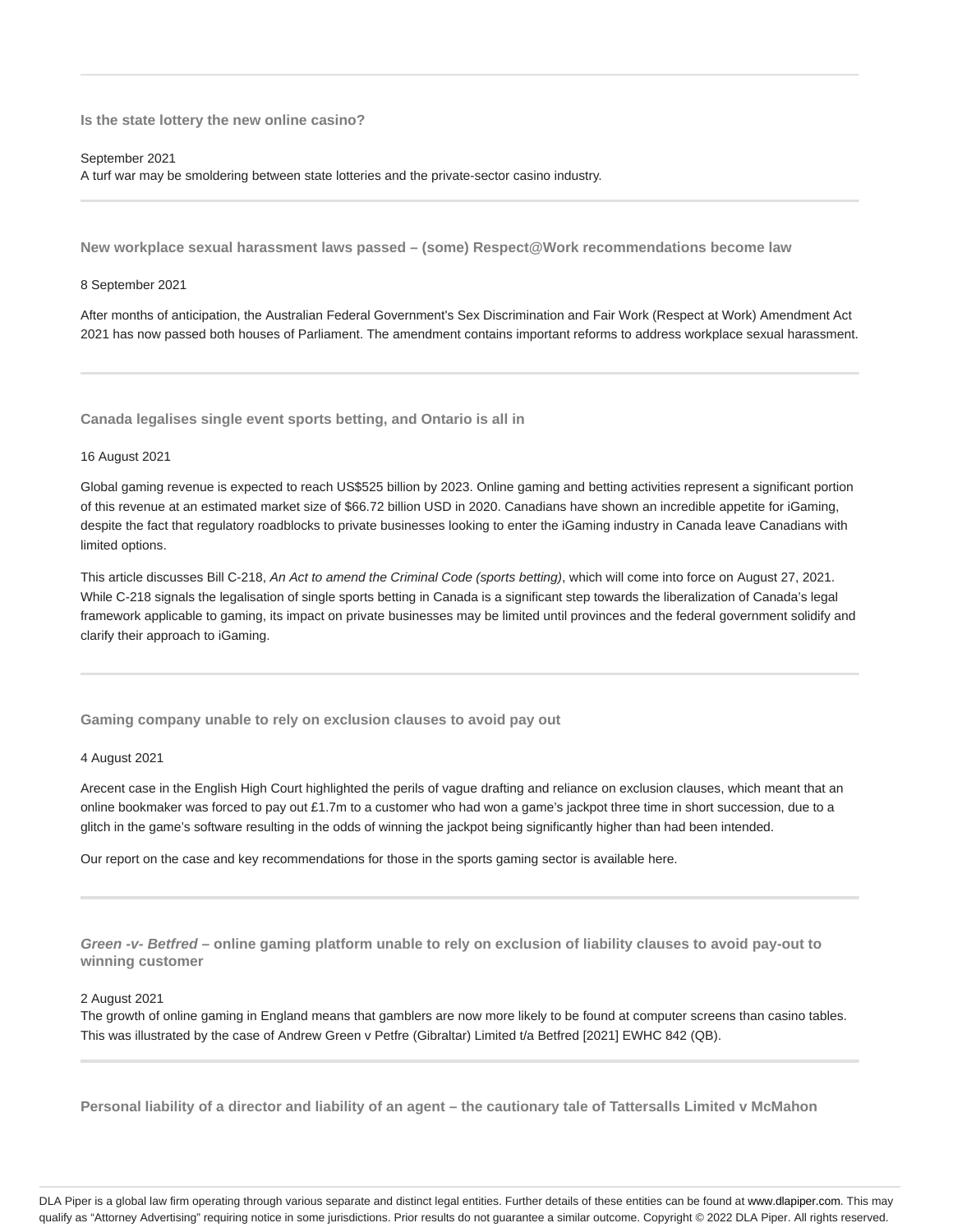#### 21 July 2021

Bloodstock auction sales are a common means of selling thoroughbred horses. It was such an auction that gave rise to proceedings in Tattersalls Limited v McMahon [2021] EWHC 1629 (QB). The case is an important one for any agent in the sports arena and beyond read our full analysis of the case and recommendations.

## **Global M&A Intelligence Report 2021**

## 23 June 2021

Our annual Global M&A Intelligence Report is based on an analysis of key deal terms in over 3,200 private M&A transactions on which we advised since 2015.

**Episode 15: Comprehensive New E-Commerce Rules Introduced**

# 23 March 2021 NAVIGATING CHINA: THE DIGITAL JOURNEY

Operators of e-commerce platforms, websites and apps in China, and those using third party e-commerce, social media or livestreaming platforms to sell their products and services in China, must update their operations, services and systems in advance of wide-ranging new rules.

#### **Esports Laws of the World**

#### 26 July 2021

The esports market has been booming over the last few years, but in some cases, regulations have not been able to catch up. In this guide, we look at the local legal and regulatory requirements for the esports industry across 38 countries, to help you identify potential issues and solutions.

**Blockchain and Digital Assets News and Trends**

# 25 February 2021 BLOCKCHAIN AND DIGITAL ASSETS NEWS AND TRENDS

Canada's AML regime amendments: is your interactive entertainment service or platform operating a "money service business"?

**Gems, coins, bells and bottle caps: Canadian AML regime amendments affect some video game and social media virtual currencies**

#### 25 February 2021

Providers of video games and online entertainment that offer virtual currency as part of game play may be "money service businesses" under Canada's anti-money laundering rules.

**Corruption Perceptions Index 2020 - a regional perspective**

#### 11 February 2021

Last week Transparency International launched the 2020 edition of its Corruption Perceptions Index (CPI), which ranks 180 countries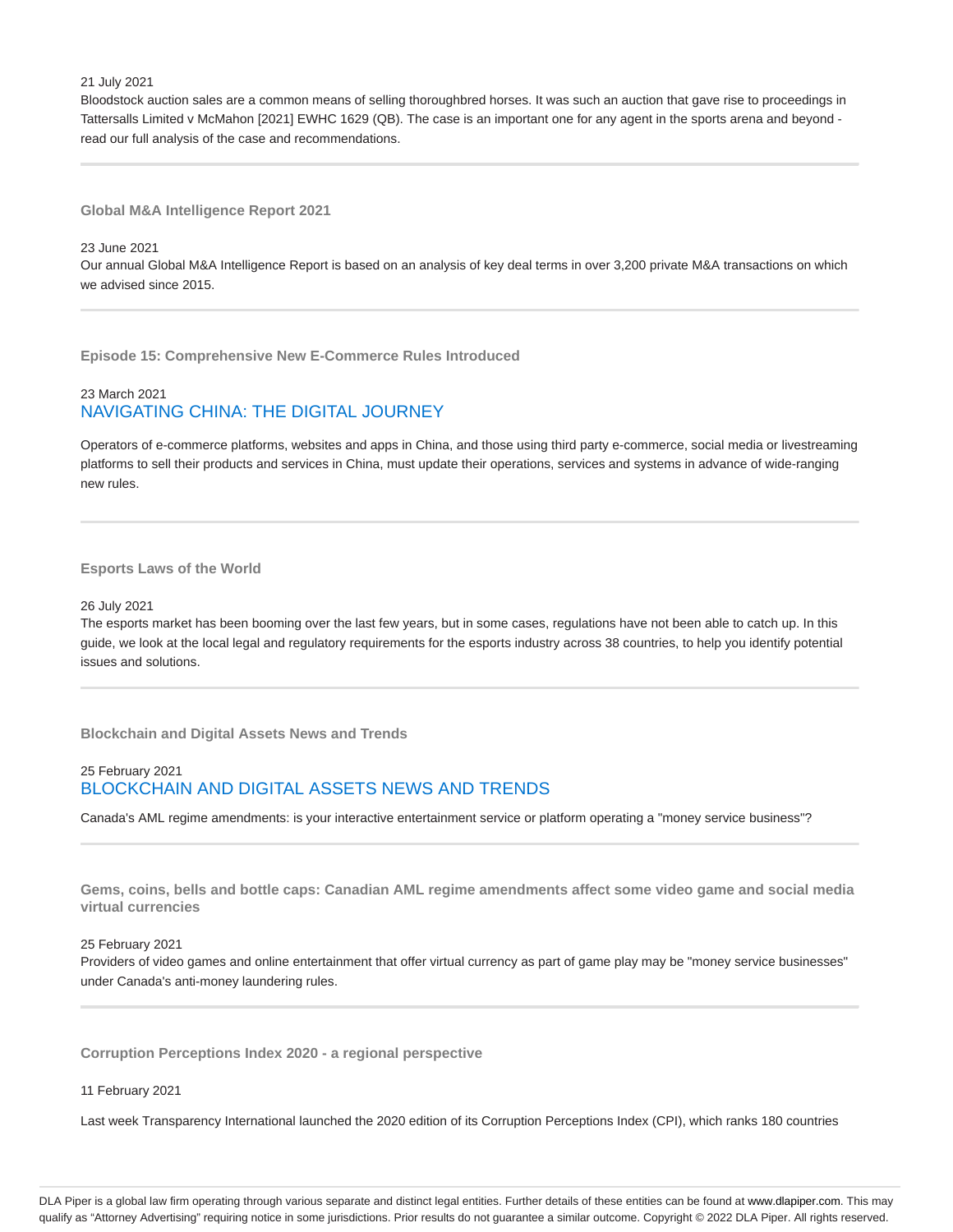and territories by their perceived levels of public sector corruption, according to experts and business people, using a scale of zero to 100 (100 being very clean and zero being highly corrupt).

**Mark it: A look back at 2020 trademark, copyright and media news**

6 January 2021 Some of our most popular guidance.

**Boardroom Brexit: What the deal means for business**

## 31 December 2020 BOARDROOM BREXIT

Welcome to this last edition of Boardroom Brexit, marking the end of the negotiations and the agreement of a new trade deal, the UK-EU Trade and Cooperation Agreement (TCA). In this edition, we summarise the impact of the deal on all aspects of business operations in one place – please use the hyperlinks below to help you navigate the report.

**Boardroom Brexit: What the deal means for intellectual property**

## 31 December 2020 BOARDROOM BREXIT

The TCA is not radical in terms of its immediate impact on holders of IP rights in the UK or the EU. It does not, for example, affect the post-2020 status of EU trade marks in the UK.

**Boardroom Brexit: What the deal means for trade in services**

## 31 December 2020 BOARDROOM BREXIT

The TCA has substantial sectoral coverage, including professional and business services (e.g. legal, auditing, architectural services), delivery and telecommunication services, computer-related and digital services, financial services, research and development services, most transport services and environmental services.

**Inventions behind the music: From Eddie Van Halen to Michael Jackson and beyond**

22 December 2020 Music innovation offers fertile ground for patent protection.

**New York's enhanced anti-SLAPP laws take effect, adding protections and remedies to deter speech-chilling litigation**

#### 19 November 2020

This development is expected to have an immediate impact on New York litigation, particularly in the defense of libel claims.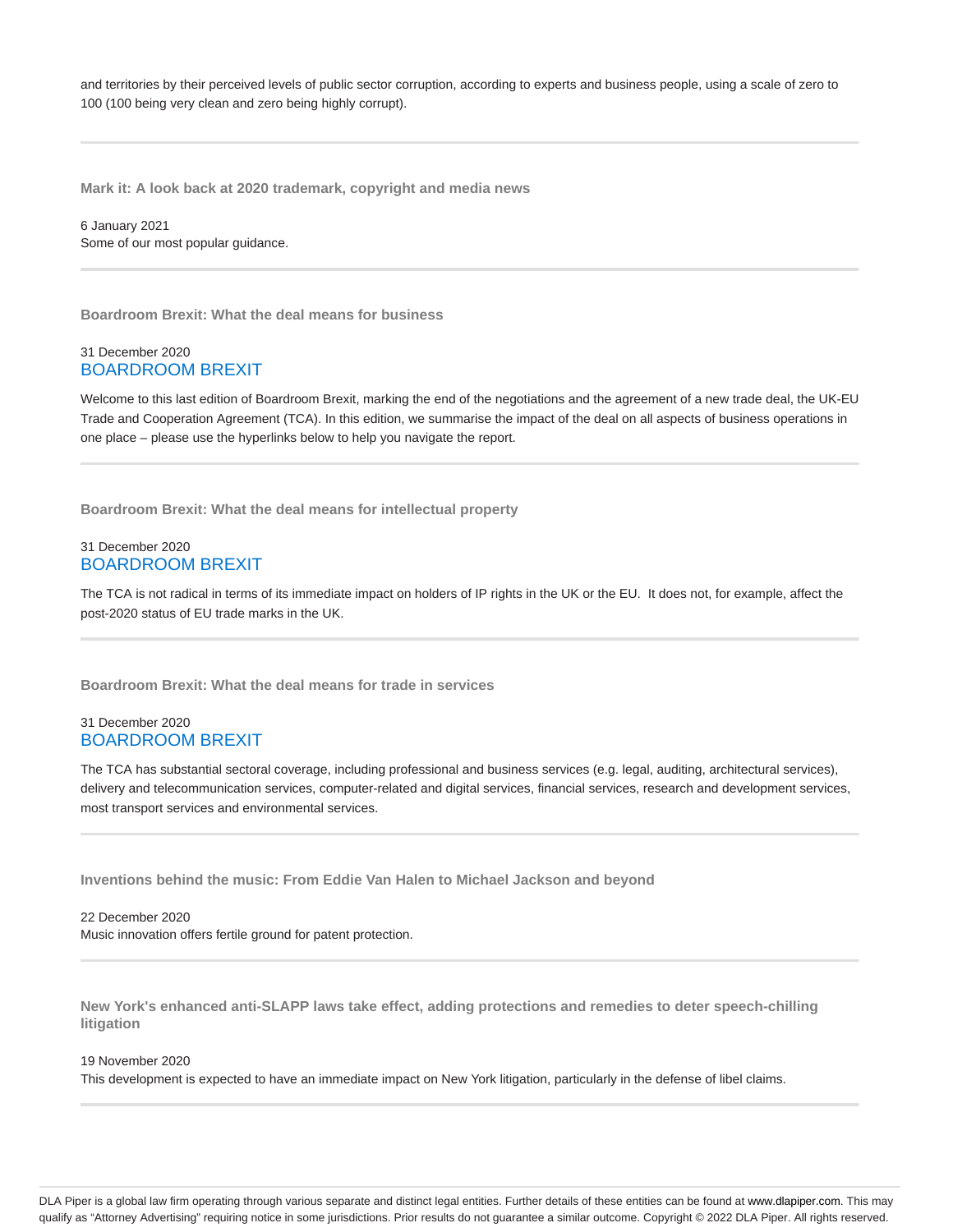**State of Play: What's next for the billion-dollar esports industry**

#### 21 October 2020

Tom Ara speaks with Mike Sepso, co-founder and CEO of Vindex, and Sarah Needleman, reporter for the Wall Street Journal, about the history and evolution of esports and ways the pandemic has affected the industry.

**China Enforces Tax Collection on Employees Working for Chinese-invested Enterprises Overseas**

#### 16 October 2020

With the recent IIT reform in 2019, and the introduction of a number of implementation rules (particularly the tax policy on overseas income), it appears the China tax authorities are taking a harder stance on how overseas income derived by China tax residents will be taxed in China, starting with Chinese expatriates working for Chinese state-owned enterprises.

**COVID-19 – Galvanising your business against supply chain and customer insolvency risk**

#### 7 October 2020

The risk of unforeseen counterparty customer or supplier financial distress and failure amidst the on-going challenges for businesses from COVID-19 means that pre-emptive legal and operational protections against the risk of heavy financial loss or business disruption from customer/supplier failure are more valuable than ever.

**Mass layoffs and collective redundancies guide**

### 6 October 2020

As COVID-19 continues to impact the global economy in unprecedented ways, companies that have had to scale back or shut down operations are bracing for what the next few months will bring, and what this means for their workforces. In this guide, we examine key considerations for employers looking to make permanent reductions in force across APAC.

## **COVID-19: DLA Piper's global industry guide to resuming production post-pandemic**

#### 5 October 2020

Now that many countries are slowly beginning to experience COVID-19 lockdown restrictions easing and a push to restart industries, we have compiled this comprehensive report on the key considerations for resuming film and TV productions across 15 jurisdictions.

**Sports betting and the protections of "enhanced" sports data in the US**

#### 30 September 2020

A supply of reliable, available data is the fuel needed for sportsbooks to create and compile odds, bet types, and risk management products.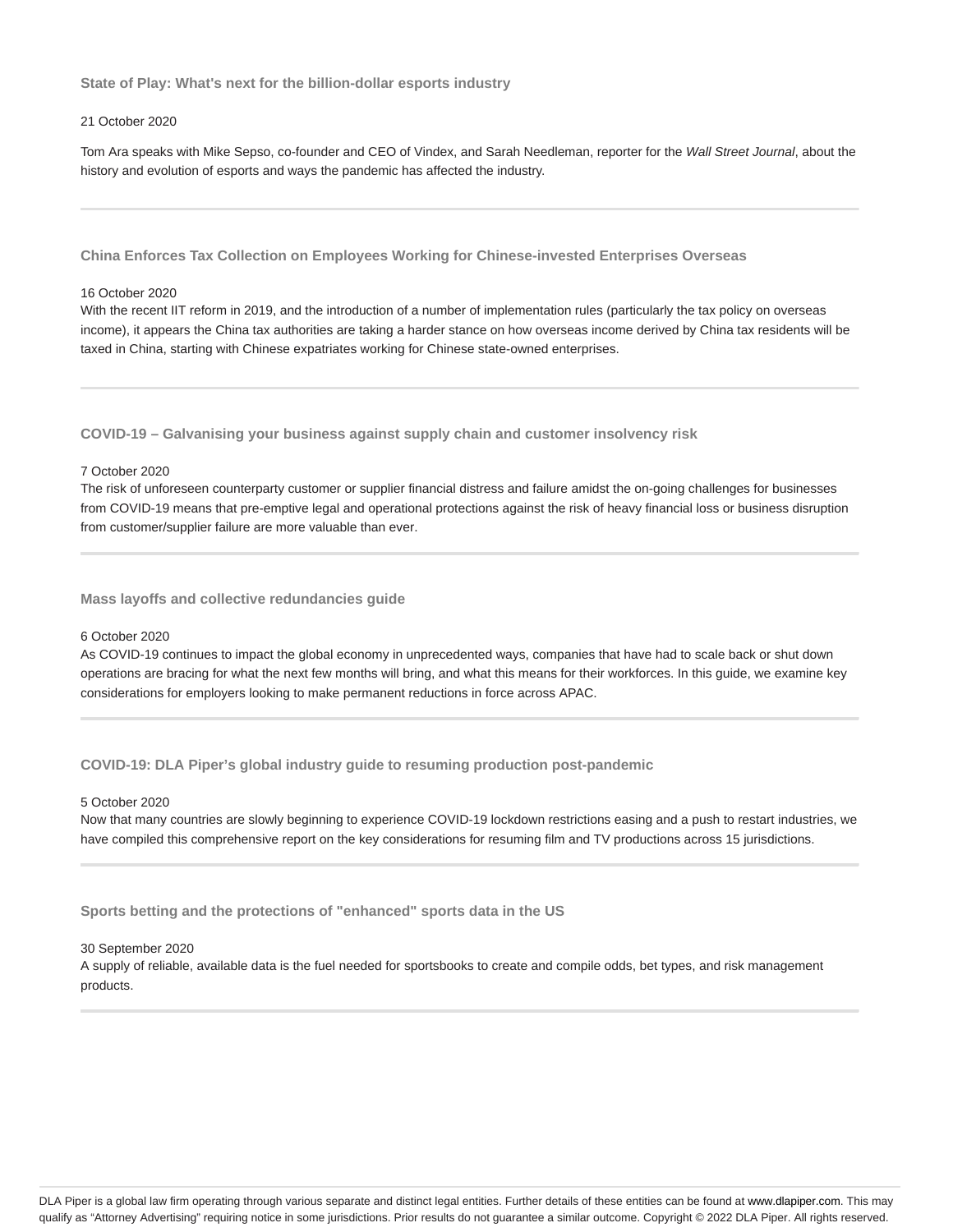**Changes to California's AB 5 independent contractor law create new opportunities and risks**

#### 16 September 2020

These changes create additional opportunities for individuals, especially those involved in translation/interpretation and the music industry, to remain independent contractors.

**Details of the second tranche of Hong Kong's Employment Support Scheme released**

#### 24 August 2020

On 18 August 2020 the Hong Kong government announced details surrounding the second tranche of the Employment Support Scheme. While the majority of the rules surrounding the second tranche remain largely the same as the first tranche, there are new penalties for employers who have fallen foul of a number of nebulous terms.

**Safeguarding children in the virtual world of esports – lessons to be learnt from the real world**

# 11 August 2020 PATCH NOTES: DLA PIPER GUIDE TO ESPORTS STATE OF PLAY IN 2020

The challenge of protecting the rights of young people facing the esports industry is not unique. Traditional sports industries have been learning how to balance the nurturing of talent with the protection of young people for many years. In this article we explore the lessons that can be learnt from traditional sports in the growth of esports.

**Release of exposure draft legislation for major reforms to Australia's Foreign Investment Framework**

#### 10 August 2020

Many governments around the world have been strengthening their laws relating to foreign investment. Australia is no exception to this development and has just released proposed sweeping reforms to its foreign investment regime. In this article, we provide a high level overview of the key proposed amendments and our thoughts on how some of those proposals are likely to affect foreign investment into Australia.

**Vlog series: How to raise equity capital during the Coronavirus pandemic (UK)**

#### 4 August 2020

The first half of 2020 has seen an unprecedented volume of activity by companies raising capital through follow-on equity offerings on the London Stock Exchange in response to the Coronavirus pandemic. There have been over 140 equity issues on the London Stock Exchange's main market or AIM since 20 March 2020 raising more than GBP14 billion.

**Online platform immunity under Section 230 teed up for FCC**

31 July 2020 The NTIA petition invites the FCC to enter into uncharted territory.

**Minors in pro esports bring 3 critical legal considerations**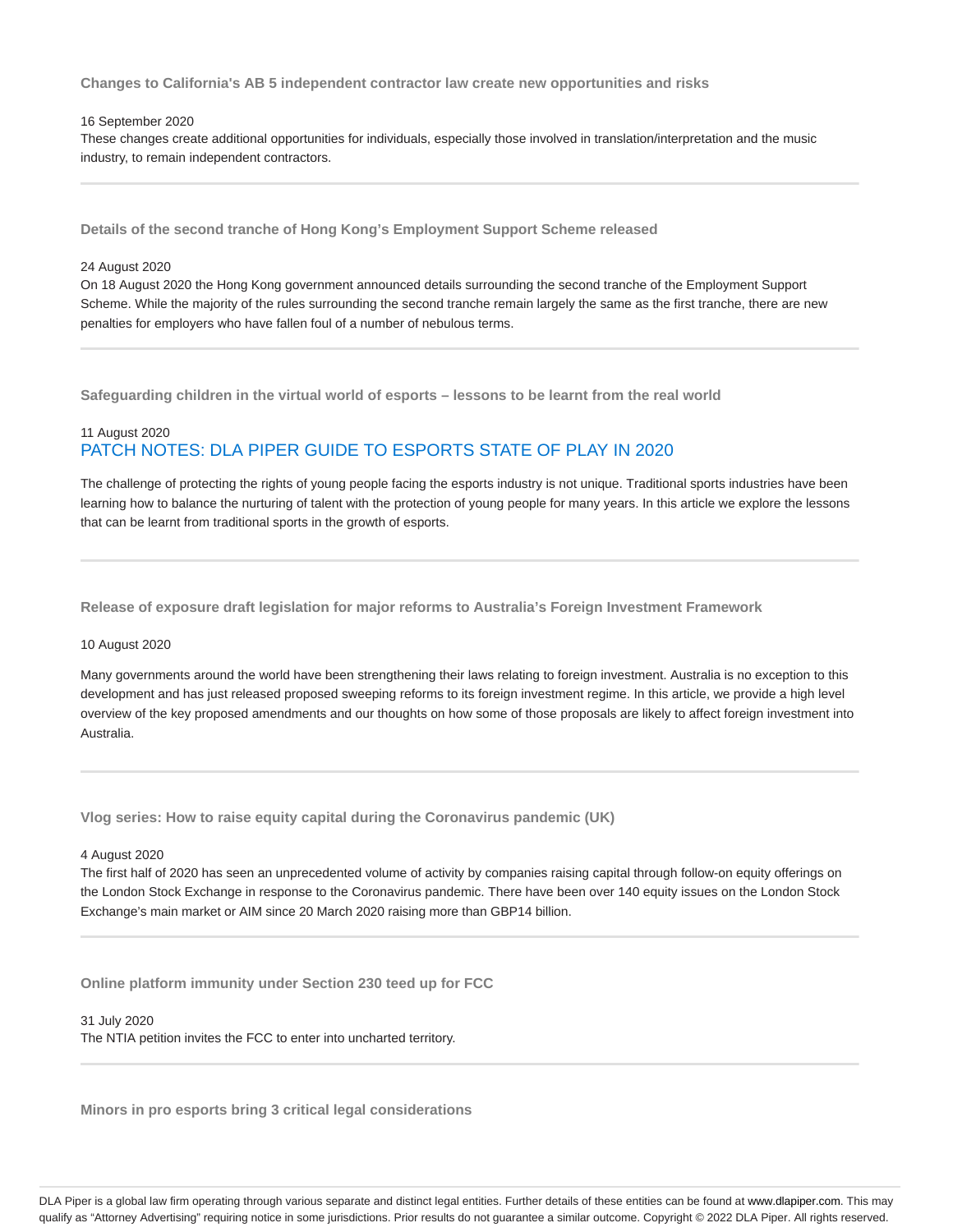**Amid spike in positive cases, Puerto Rico tightens restrictions for businesses and tourism**

#### 21 July 2020

The restrictions impact certain businesses, particularly in the food and beverage, entertainment and tourism industries.

**Hong Kong Government increases statutory entitlement for maternity leave**

#### 16 July 2020

On 10 October 2018, the Chief Executive stated in her policy address that the government proposed to increase the statutory maternity leave entitlement from ten to 14 weeks.

**Supreme Court Corner: Q4 2015**

2 DEC 2015

A recent fair use decision, plus three significant cases to watch

**Penn State Ninth Interim Report**

5 DEC 2014

This is the ninth quarterly report of Senator George J. Mitchell - the Independent Athletics Integrity Monitor - on Penn State's progress in implementing the requirements of the Athletics Integrity Agreement among Penn State, the NCAA and the Big Ten Conference.

**Tax incentives in Puerto Rico: a quick introduction**

13 JUN 2017

Puerto Rico offers a spectrum of economic incentives aiming to promote many key industries. This handbook offers a quick look at ten of the most significant of these incentives.

## **Penn State Third Annual Report**

21 SEP 2015

This is the third annual report of the Independent Athletics Integrity Monitor – Charles P. Scheeler - on Penn State's progress in implementing the requirements of the Athletics Integrity Agreement among Penn State, the NCAA and the Big Ten Conference.

**Penn State Eleventh Interim Report**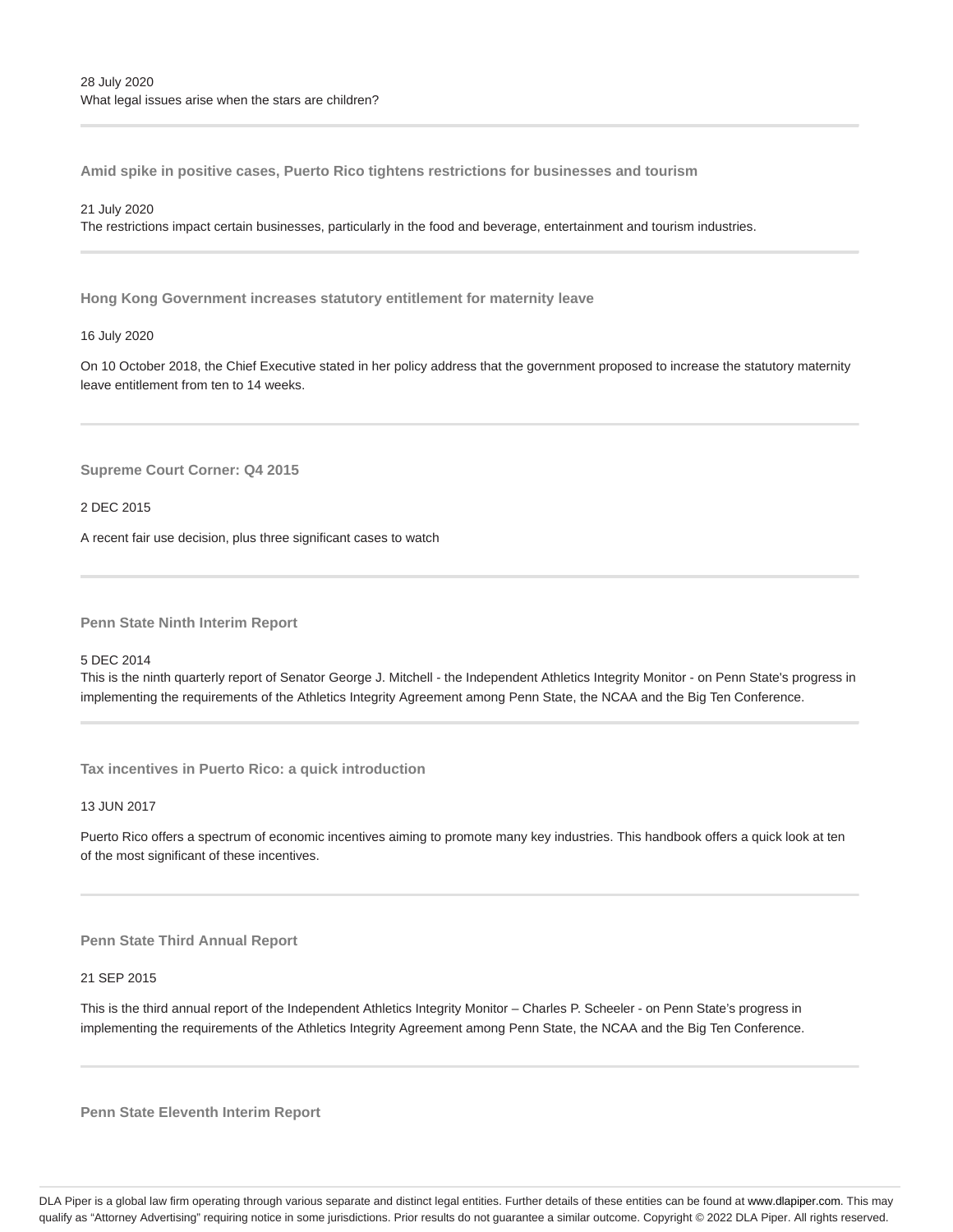#### 29 MAY 2015

This is the eleventh quarterly report of the Independent Athletics Integrity Monitor - Charles Scheeler - on Penn State's progress in implementing the requirements of the Athletics Integrity Agreement among Penn State, the NCAA and the Big Ten Conference.

**Penn State Tenth Interim Report**

#### 27 FEB 2015

This is the tenth quarterly report of Senator George J. Mitchell - the Independent Athletics Integrity Monitor - on Penn State's progress in implementing the requirements of the Athletics Integrity Agreement among Penn State, the NCAA and the Big Ten Conference.

**Penn State Second Annual Report**

#### 8 SEP 2014

This is the second annual report of Senator George J. Mitchell - the Independent Athletics Integrity Monitor - on Penn State's progress in implementing the requirements of the Athletics Integrity Agreement among Penn State, the NCAA and the Big Ten Conference.

**Penn State Seventh Interim Report**

30 MAY 2014

This is the seventh quarterly report of Senator George J. Mitchell - the Independent Athletics Integrity Monitor - on Penn State's progress in implementing the requirements of the Athletics Integrity Agreement among Penn State, the NCAA and the Big Ten Conference.

**Penn State Sixth Interim Report**

28 FEB 2014

This is the sixth quarterly report of Senator George J. Mitchell - the Independent Athletics Integrity Monitor - on Penn State's progress in implementing the requirements of the Athletics Integrity Agreement among Penn State, the NCAA and the Big Ten Conference.

**FTC updates Q&A on Endorsement Guides – changes affect all types of media and endorsement: 5 takeaways**

## 3 JUN 2015 The Endorsement Guides apply equally to all types of media and forms of endorsement

**Law à la Mode**

1 MAY 2012 LAW À LA MODE

**Law à la Mode**

1 DEC 2011 LAW À LA MODE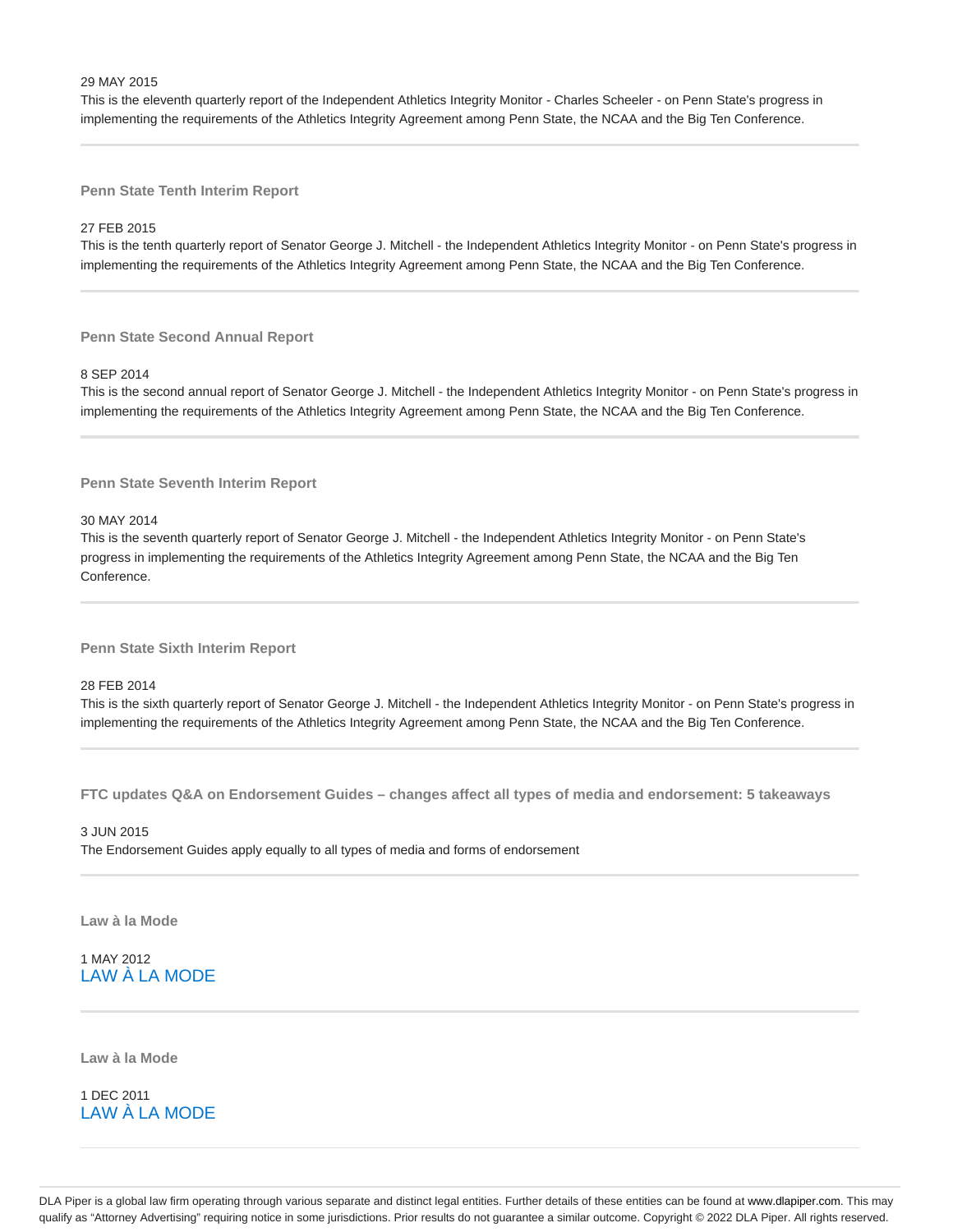**UK: The real risk of cyber attack**

1 AUG 2011

# EVENTS

# **Previous**

**Employment law trends in the Media, Sport and Entertainment sector**

May 26, 2022 | 12:00 - 1:00 pm EST Webinar

**American Film Market's panel, "The Future of Production"**

1 November 2021 | 5:00 pm - 6:30 pm PT Webinar

**Entertainment Partners explores the future of production**

1 November 2021 **Webinar** 

**Embracing Digital Evolution**

15 September 2021 Webinar

**The intersection of private equity and sport**

5 March 2021 | 10:00 AM - 11:30 AM EST Webinar

**The changing business and legal landscape: Key considerations for companies in 2021**

5 March 2021 | 1:00 – 2:30 ET Webinar

**Media and sport: Anti-piracy, esports and gambling**

3 December 2020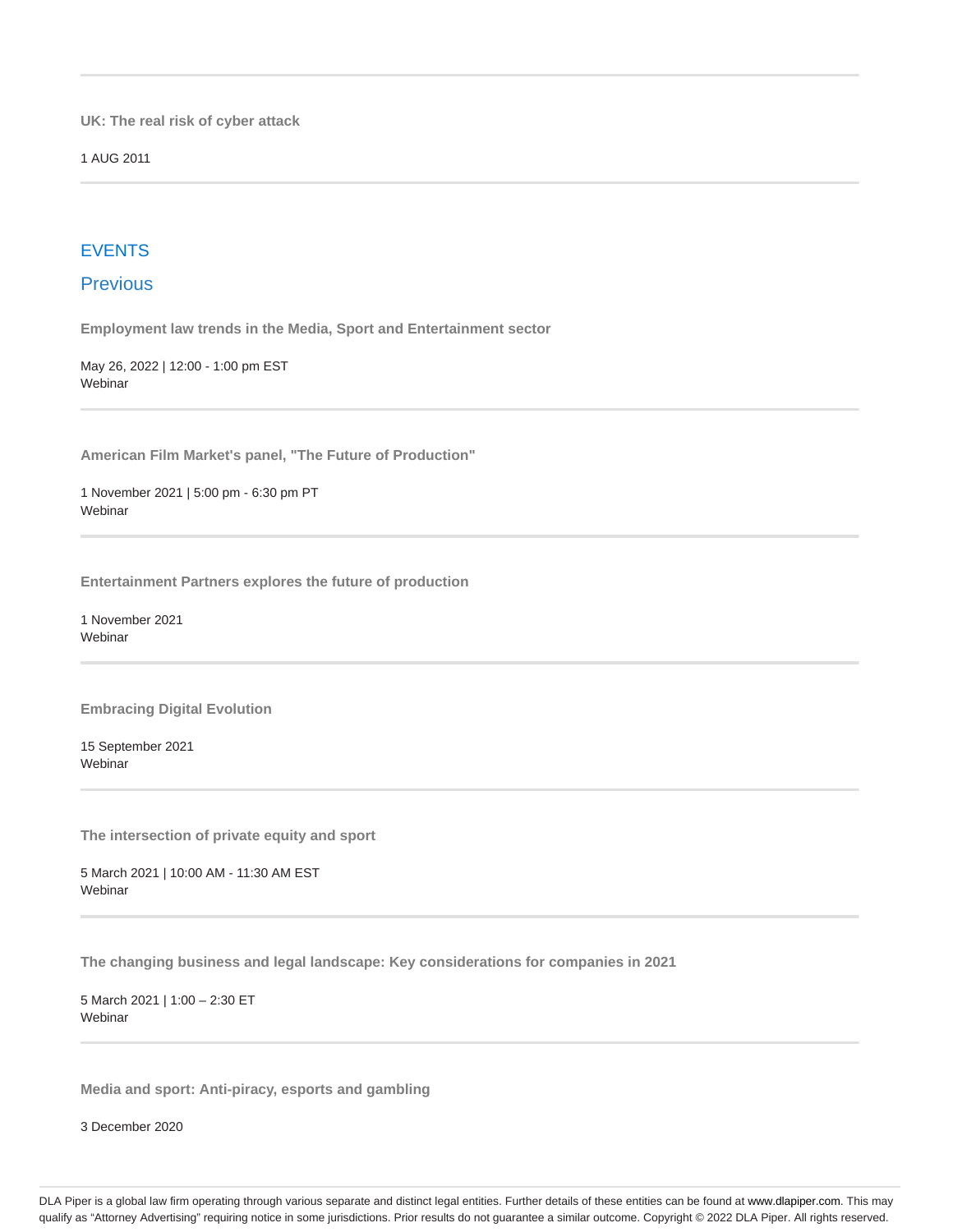# MEDIA & SPORT SUMMIT 2020

Webinar

**Media: Social media and music**

1 December 2020 MEDIA & SPORT SUMMIT 2020

Webinar

**EDPB recommendations for safeguarding data transfers after Schrems II**

19 November 2020 Webinar

**Planning for an Uncertain World**

16 November 2020 TECHLAW EVENT SERIES

Webinar

**Sport: Sport and sports finance**

12 November 2020 MEDIA & SPORT SUMMIT 2020

**Webinar** 

**Media: OTT and film**

10 November 2020 MEDIA & SPORT SUMMIT 2020

Webinar

**TechLaw**

31 July 2020 TECHLAW EVENT SERIES

Webinar

**NEWS**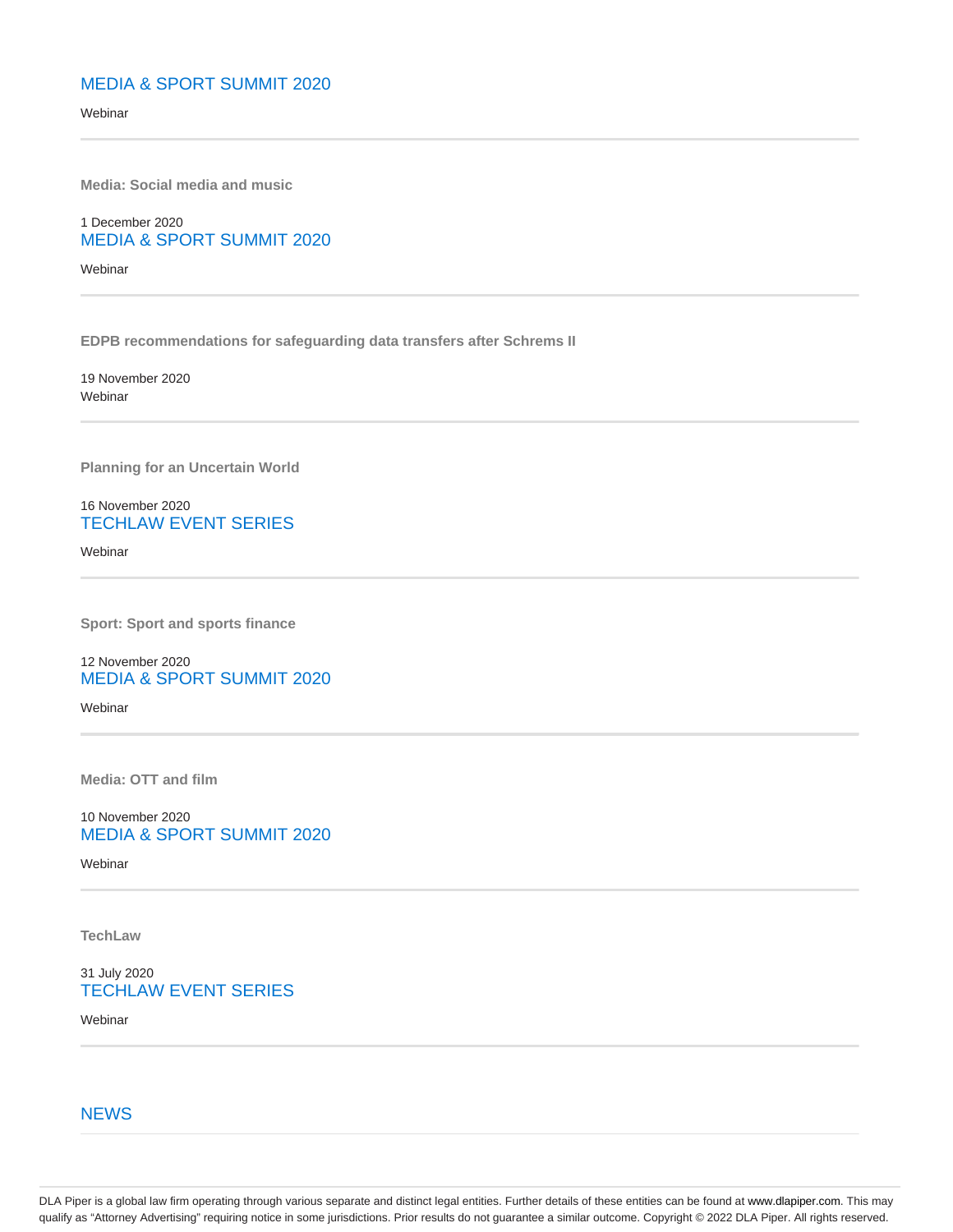**Angela Agrusa named to the Los Angeles Business Journal's 2022 Top 100 Lawyers list**

#### 17 May 2022

DLA Piper is pleased to announce that Angela Agrusa, managing partner of the firm's Los Angeles offices, was named to the Los Angeles Business Journal's 2022 Top 100 Lawyers list.

**Four DLA Piper lawyers named to Variety's 2022 Legal Impact Report**

#### 21 April 2022

DLA Piper is pleased to announce that four of its lawyers have been named to Variety's 2022 Legal Impact Report highlighting the top attorneys in the entertainment business.

**Jason Lueddeke named to the Daily Journal's 2022 Top Intellectual Property Lawyers list**

21 April 2022

DLA Piper is pleased to announce that Jason Lueddeke has been named to the Daily Journals 2022 Top Intellectual Property Lawyers list.

**Jason Lueddeke named to Billboard's 2022 Top Music Lawyers list**

#### 29 March 2022

DLA Piper is pleased to announce that Jason Lueddeke has been named to Billboard's 2022 Top Music Lawyers list.

**Campos Mello Advogados advises 777 Partners in acquiring a majority stake in Brazilian football club Club de Regatas Vasco da Gama**

#### 3 March 2022

Campos Mello Advogados (CMA), in cooperation with DLA Piper, advised the Miami-based private investment firm 777 Partners in the offer to acquire a majority stake (70%) in Club de Regatas Vasco da Gama (Vasco), one of Brazil's most historic football clubs. The deal will value the Rio de Janeiro-based football club at approximately US\$280 million and is projected to be finalized in 90 days.

**DLA Piper advises ZASH in acquisition of AdRizer through ZVV Media Partners, its joint venture with Vinco Ventures**

### 16 February 2022

DLA Piper represented ZASH Global Media and Entertainment Corporation through its ZVV Media Partners, LLC joint venture with Vinco Ventures, Inc. (NASDAQ: BBIG) in the acquisition by Vinco of AdRizer LLC, a leading publisher and analytics solution company in the digital advertising space. As a result of the acquisition, AdRizer is now a wholly owned subsidiary of Vinco and will be fully integrated into video-sharing social networking platform Lomotif, which is owned by ZVV.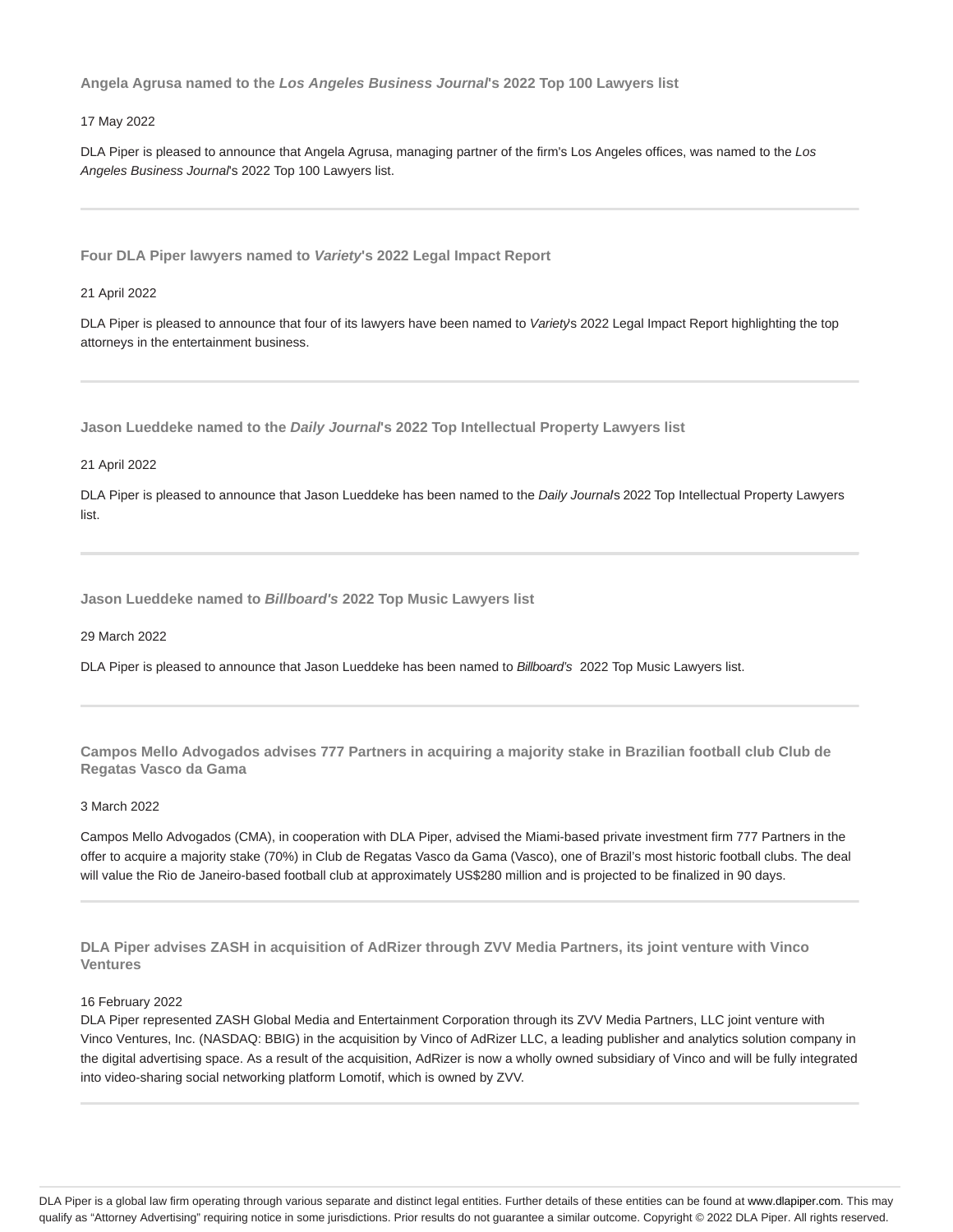**Campos Mello Advogados advises John Textor in acquisition of 90 percent share of Brazilian football club Botafogo**

#### 13 January 2022

Campos Mello Advogados (CMA), in cooperation with DLA Piper, represented John Textor in the negotiation and execution of a binding offer for the acquisition of 90 percent of the capital stock of Brazilian football club Botafogo.

**Tom Ara named to Variety500 list recognizing the most influential business leaders shaping the global media industry**

### 5 January 2022

DLA Piper is pleased to announce that Tom Ara, co-chair of the firm's Entertainment Transactions and Entertainment Finance practices, has been named to the Variety500, an annual list by Variety of the 500 most influential business leaders shaping the global media industry.

**DLA Piper advises video creation and editing app Vochi on its sale to Pinterest**

#### 27 December 2021

DLA Piper has advised Vochi, a video creation and editing app, on its sale to Pinterest, a US-based image sharing and social media service. The acquisition will help Pinterest bring more quality video content to the platform with more ways to watch, make and shop creator ideas.

**DLA Piper advises GigCapital4 in business combination with BigBear.ai**

13 December 2021 DLA Piper represented GigCapital4, Inc. in its business combination with BigBear.ai.

**Four DLA Piper lawyers named to Variety's 2021 Dealmakers Impact Report**

#### 9 December 2021

DLA Piper is pleased to announce that Tom Ara, Katherine Imp, Alexander Steinberg and Robert J. Sherman have named to Variety's 2021 Dealmakers Impact Report in recognition of their contributions to entertainment deal making in 2021.

**DLA Piper partners Peter White, Mark Whitaker and Richard Rubano named to Sports Business Journal's Power Players: Outside Counsel list**

## 26 October 2021

DLA Piper is pleased to announce that Peter White, global co-chair of the firm's Media, Sport and Entertainment sector, partner Mark Whitaker and partner Richard Rubano have been named to Sports Business Journal's Power Players: Outside Counsel list, which recognizes the firms and lawyers handling the most notable sports business transactions.

**DLA Piper advises Dundee Partners in its US\$1.1 billion acquisition, with KKR, of Kobalt Capital's Fund II music rights portfolio**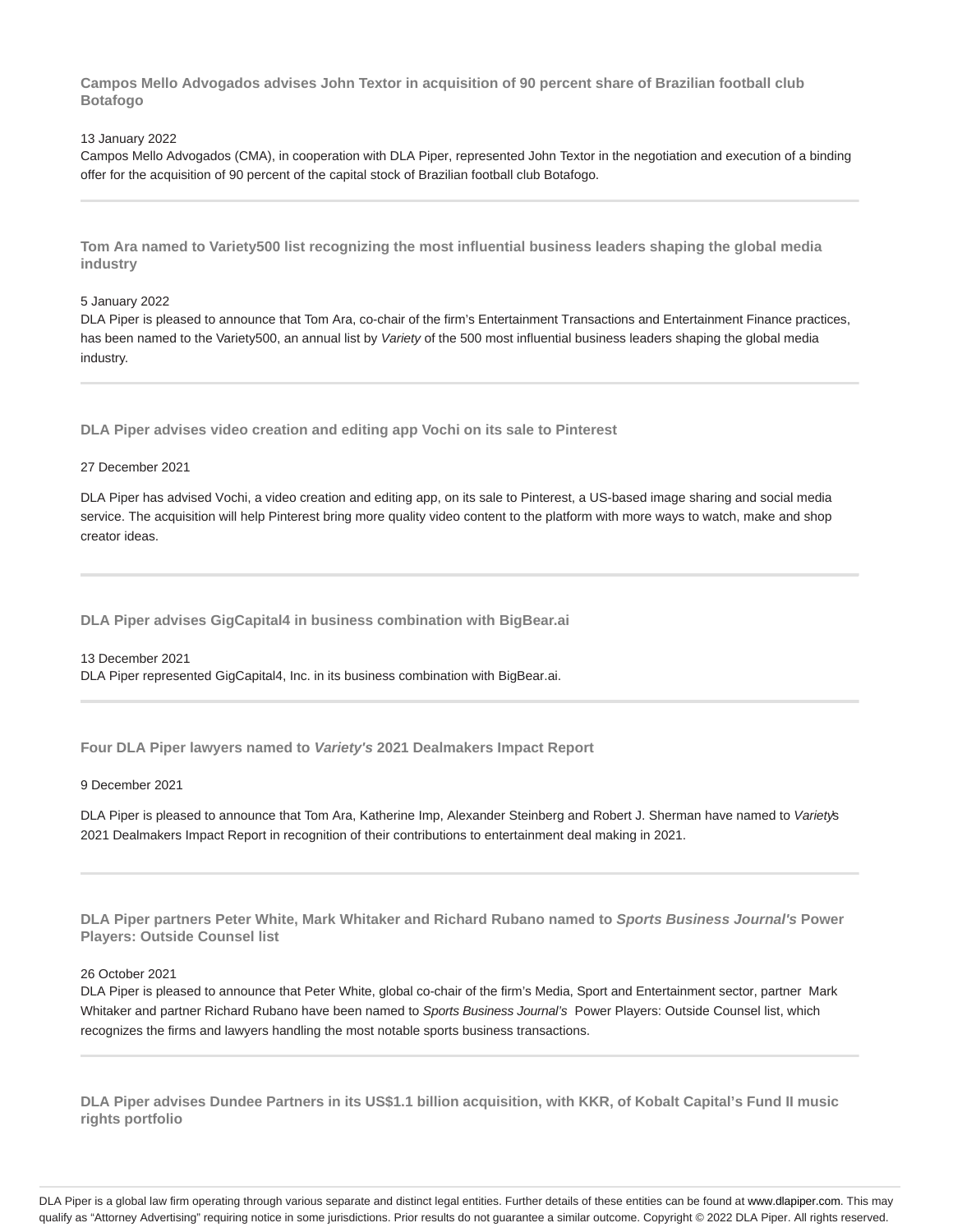#### 19 October 2021

DLA Piper represented Dundee Partners, the investment office of the Hendel family, in its acquisition, together in a joint venture with global investment firm KKR, of the KMR Music Royalties II portfolio from Kobalt Capital Limited for approximately US\$1.1 billion.

**DLA Piper advises HarbourView Equity Partners in its launch and strategic relationship with Apollo Global Management**

#### 8 October 2021

DLA Piper represented HarbourView Equity Partners, a global alternative asset manager focused on investment opportunities in the media and entertainment space, in its recent launch and the establishment of a strategic relationship with Apollo Global Management, Inc. (NYSE: APO) (together with its consolidated subsidiaries, "Apollo"), a global alternative investment management firm. Apollo clients and funds will serve as lead investors in HarbourView.

**DLA Piper represents TikTok in launch of its first ever NFT collection**

#### 1 October 2021

DLA Piper is pleased to announce its representation of TikTok in the launch of the video platform's first ever non-fungible token (NFT) collection.

**DLA Piper advises Ares Management Corporation and Goldman Sachs in recapitalization of Inter Miami CF**

#### 29 September 2021

DLA Piper represented funds managed by the Credit Group of Ares Management Corporation in a US\$150 million preferred equity investment in Inter Miami CF. DLA Piper also represented Goldman Sachs as agent, and the other lenders in a US\$150 million senior loan to Inter Miami CF. Both transactions closed simultaneously.

**Mike Peacock named to Emerging Leaders of Gaming 40 Under 40 list**

#### 23 September 2021

DLA Piper is pleased to announce that Mike Peacock, an associate in the firm's Intellectual Property and Technology practice, has been named by Emerging Leaders of Gaming and Global Gaming Business magazine as a member of the Emerging Leaders of Gaming 40 Under 40 Class of 2022. The list recognizes young professionals making significant impacts in the casino gaming industry.

**DLA Piper advises Parsec in its US\$320 million sale to Unity**

12 August 2021 DLA Piper is representing Parsec in its sale to Unity (NYSE: U) for US\$320 million.

**DLA Piper advises Smilegate in US\$100 million investment in That's No Moon Entertainment**

#### 3 August 2021

DLA Piper represented Smilegate Entertainment in its recent US\$100 million dollar strategic investment in That's No Moon Entertainment.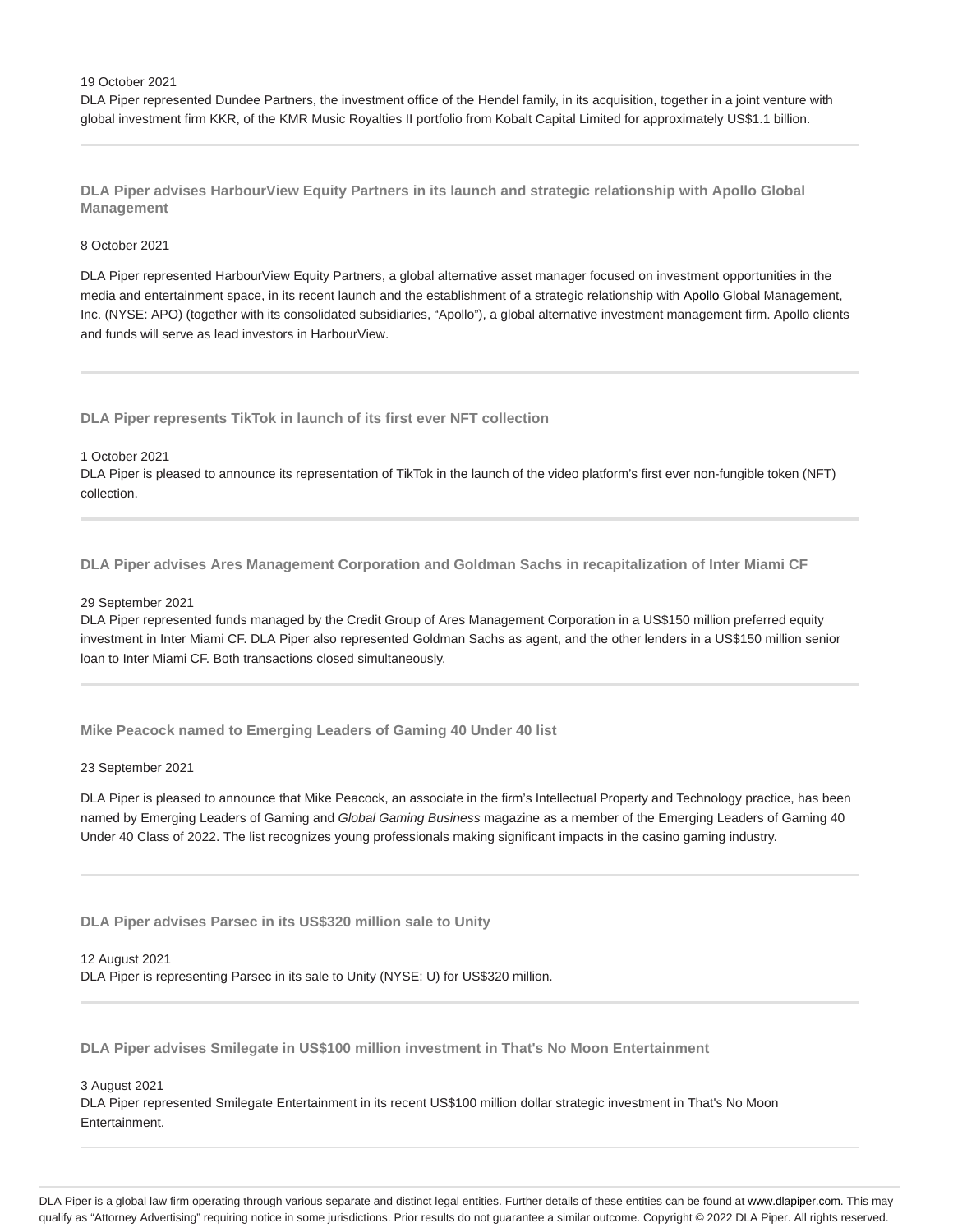**DLA Piper shortlisted in five categories for The Deal Awards 2021**

#### 2 August 2021

DLA Piper is pleased to announce that the firm has been shortlisted in five categories by The Deal in its annual awards recognizing the advisers, professionals, firms and banks driving the market forward.

**DLA Piper team wins preliminary injunction blocking Florida's social media "deplatforming" law**

#### 1 July 2021

DLA Piper obtained a preliminary injunction yesterday blocking enforcement of Florida's social media "deplatforming" law.

**DLA Piper advises Ted Segal in acquisition of majority stake in Houston Dynamo FC and Houston Dash**

#### 25 June 2021

DLA Piper represented Ted Segal in the acquisition of a majority ownership stake in Major League Soccer's Houston Dynamo and the Houston Dash of the National Women's Soccer League.

**DLA Piper lawyers and practices ranked in latest edition of The Legal 500**

## 17 June 2021

DLA Piper announced today that the firm received 42 individual lawyer rankings and 49 firm rankings in The Legal 500 United States 2021 guide.

**DLA Piper partner Raymond Williams named a Distinguished Leader by the Legal Intelligencer**

#### 22 June 2021

DLA Piper is pleased to announce that Raymond Williams has been named to the Legal Intelligencer's 2021 list of Distinguished Leaders.

**DLA Piper lawyers and practices ranked in latest Chambers edition**

## 1 June 2021 DLA Piper today announced that the firm received 216 lawyer rankings and 94 firm rankings in Chambers USA's 2021 quide.

**Tom Ara and Benjamin Mulcahy named to The Hollywood Reporter's 2021 Power Lawyers list**

#### 27 May 2021

DLA Piper is pleased to announce that Tom Ara and Benjamin Mulcahy have been named to The Hollywood Reporter's 2021 Power Lawyers list highlighting the 100 top attorneys in Hollywood.

**DLA Piper advises Centroid Investment Partners in its agreement to acquire TaylorMade Golf Company**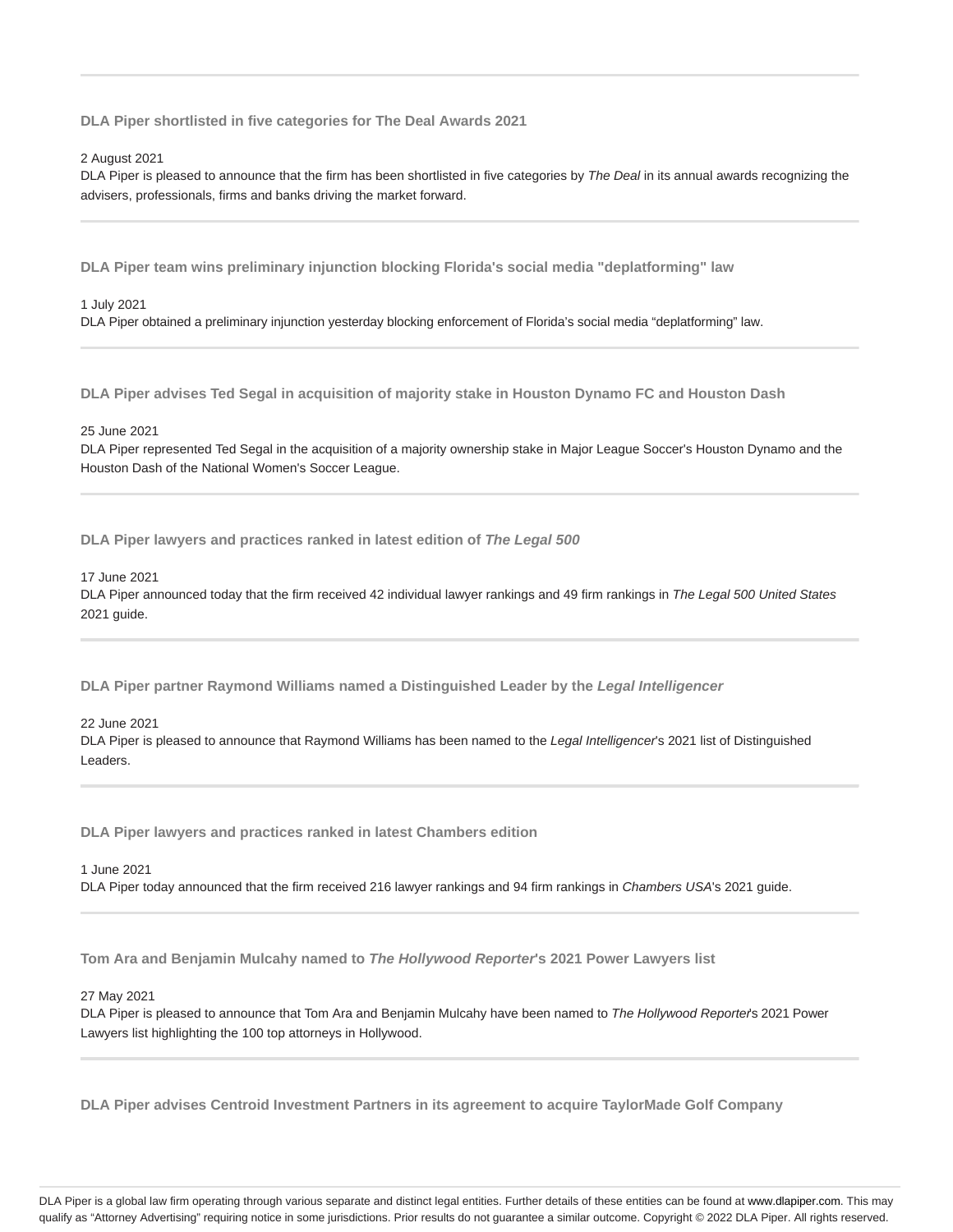11 May 2021

DLA Piper represented Seoul-based private equity firm Centroid Investment Partners in its agreement to acquire TaylorMade Golf Company, Inc.

**DLA Piper advises Synergy Sports in its sale to Sportradar**

#### 11 May 2021

DLA Piper represented Synergy Sports in its sale to Sportradar.

**DLA Piper partners and firm COO named to Law360 2021 Editorial Advisory Boards**

#### 10 May 2021

DLA Piper is pleased to announce that 11 of its lawyers, as well as firm COO Bob Bratt, have been named to Law360s 2021 Editorial Advisory Boards.

**Angela Agrusa named to the Los Angeles Business Journal's 2021 Women of Influence list**

#### 28 April 2021

DLA Piper is pleased to announce that Angela Agrusa was named to the Los Angeles Business Journal's 2021 Women of Influence: Attorneys list honoring Los Angeles's most influential women attorneys.

**DLA Piper advises Concord in acquisition of Downtown's copyright portfolio**

#### 27 April 2021

DLA Piper represented Concord, a leading independent music company, in connection with the acquisition by a Concord affiliate of Downtown's iconic portfolio of 145,000 owned and co-published music copyrights.

**Seven DLA Piper lawyers named to Variety's 2021 Legal Impact Report**

9 April 2021

DLA Piper is pleased to announce that seven of its lawyers have named to Variety's 2021 Legal Impact Report highlighting the top attorneys in the entertainment business.

**DLA Piper advises Northland Investment Corporation and Larry Gottesdiener in acquisition of the Atlanta Dream**

### 18 March 2021

DLA Piper represented Northland Investment Corporation and Larry Gottesdiener in the acquisition of the Atlanta Dream, a WNBA franchise, from former US Senator Kelly Loeffler and Mary Brock.

**DLA Piper advises ZASH in its acquisition of Lomotif**

#### 23 February 2021

DLA Piper represented ZASH Global Media and Entertainment Corporation in its acquisition of Lomotif Private Limited.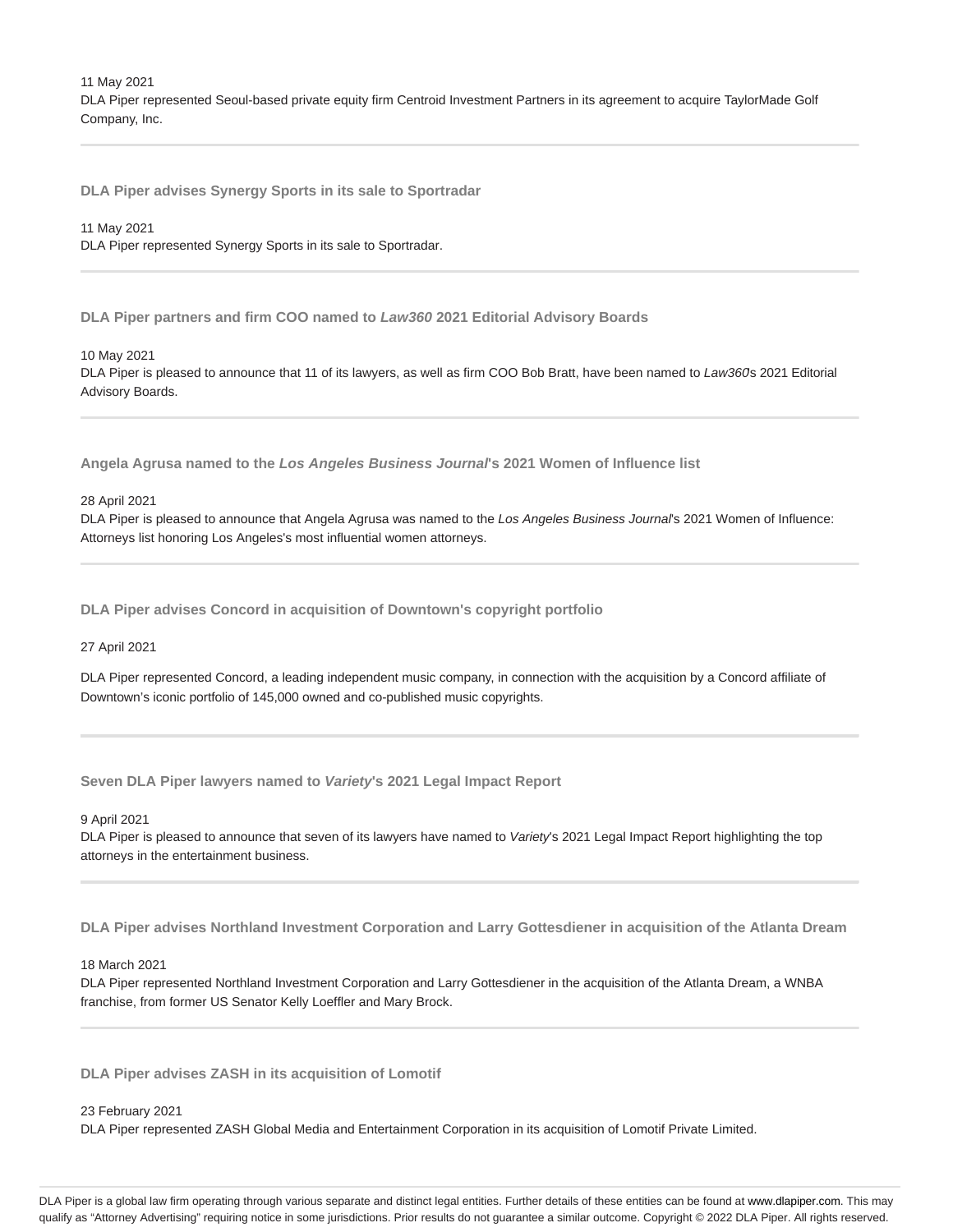**DLA Piper advises investor Ira Lubert in agreement with Bally's Corporation to construct and manage Pennsylvania casino**

5 January 2021

DLA Piper represented private equity investor Ira Lubert in a US\$120 million agreement with Bally's Corporation to jointly design, develop, construct and manage a Category 4 licensed casino in Pennsylvania.

**DLA Piper represents Dr. Seuss Enterprises in precedential Ninth Circuit copyright appeal**

#### 4 January 2021

DLA Piper represented Dr. Seuss Enterprises, L.P. (DSE), the owner of rights to the books and characters of Theodore Geisel (better known as Dr. Seuss), in a successful copyright appeal before the Ninth Circuit Court of Appeals.

**Eight DLA Piper attorneys named to Variety's 2020 Dealmakers Impact Report**

#### 10 December 2020

The recently released Variety Dealmakers Impact Report recognizes eight DLA Piper attorneys for their successful contributions to entertainment deal making in 2020: Tom Ara, Afshin Beyzaee, Scott Bradford, Katherine Imp, David Markman, Ben Mulcahy, Robert Sherman and Alex Steinberg.

**DLA Piper receives Distressed M&A Deal of the Year Award from The M&A Advisor for Open Road Films transaction**

## 10 November 2020

DLA Piper is pleased to announce that the firm received a Distressed M&A Deal of the Year award from The M&A Advisor in recognition of its representation of Raven Capital Management in its US\$87.5 million acquisition of certain assets of Academy Award®-winning Hollywood studio Open Road Films.

**DLA Piper advises Vivendi Group and Gameloft in acquisition of The Other Guys**

19 October 2020 DLA Piper represented Vivendi Group and Gameloft S.E. in the acquisition of The Other Guys.

**Peter White named to the National Law Journal's 2020 list of Sports & Entertainment Trailblazers**

## 1 October 2020

DLA Piper is pleased to announce that Peter White has been named to the National Law Journal's 2020 list of Sports & Entertainment Trailblazers.

**DLA Piper advises Grupo Sports World in refinancing with HSBC, Banco Santander and Arrendadora Actinver**

#### 17 September 2020

DLA Piper represented Grupo Sports World S.A.B. de C.V. in the refinancing of its debt before HSBC, Banco Santander and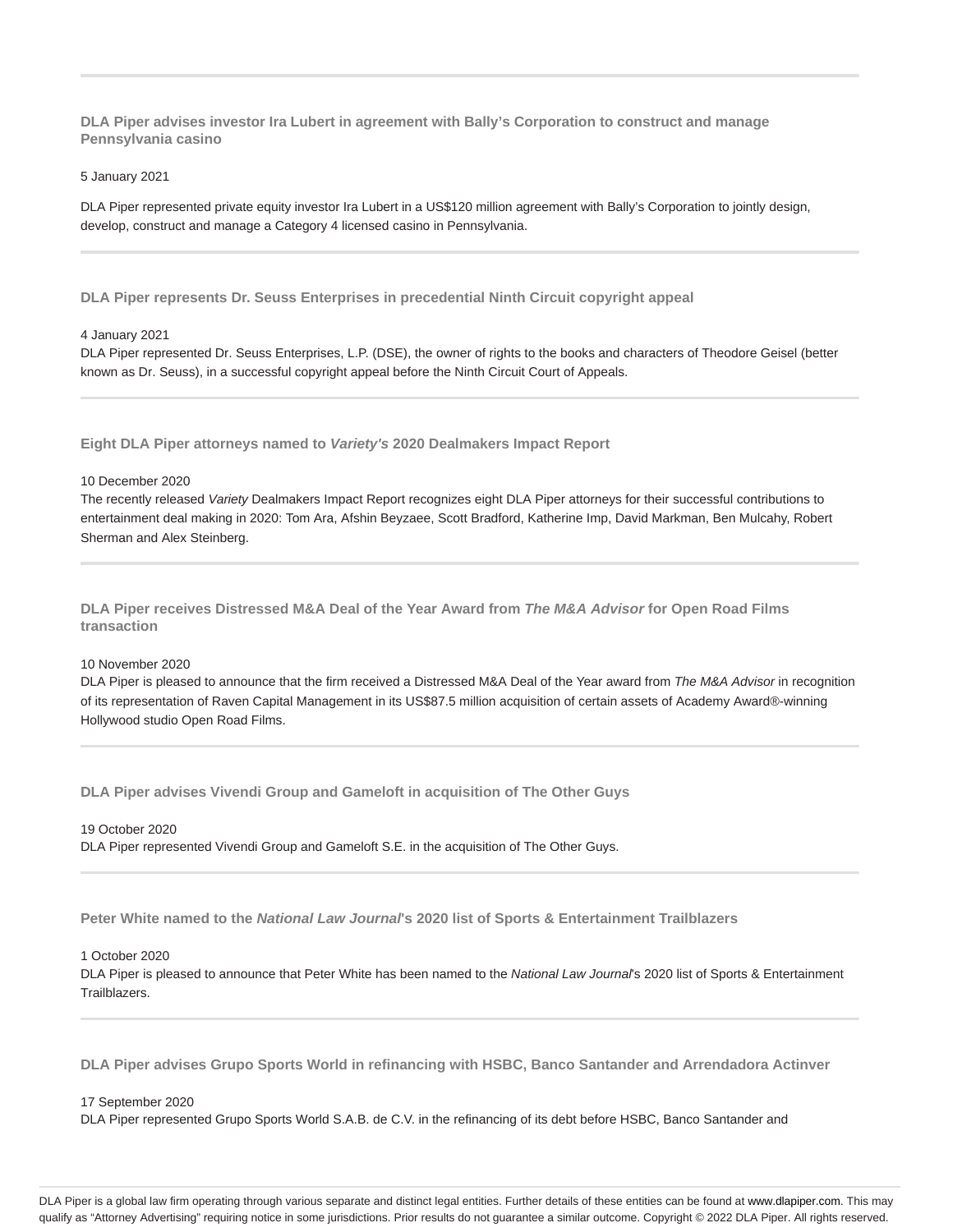**DLA Piper advises APA in investment from Ron Burkle's Yucaipa Companies**

9 September 2020

DLA Piper represented Beverly Hills-based talent agency APA in a major non-equity financial investment from The Yucaipa Companies firm.

**DLA Piper advises Concord in closing of US\$1 billion in debt financing**

18 August 2020

DLA Piper represented Concord in a US\$600 million term loan B debt offering and US\$450 million revolving credit facility, providing the company with access to over US\$1 billion of total debt financing in one of the largest music industry financings in recent times.

**DLA Piper advises AS Roma in its sale to The Friedkin Group for €591 million**

17 August 2020

DLA Piper represented AS Roma SPV, LLC, the majority shareholder of Italian soccer club AS Roma, in the sale of its controlling interest in the team and certain related assets to The Friedkin Group, Inc., in a transaction valued at €591 million.

**DLA Piper wins landmark broadcasting dispute at the Federal Administrative Court for SAT.1**

#### 21 July 2020

DLA Piper has obtained two landmark decisions on central broadcasting law issues for ProSiebenSat.1 TV Deutschland GmbH and Sat.1 SatellitenFernsehen GmbH in a dispute with the state media authorities of Rhineland-Palatinate (LMK) and of Hesse (LPR) at the Federal Administrative Court (BVerwG).

**John Gibson joins DLA Piper's Litigation and Regulatory practice in Los Angeles**

14 July 2020 DLA Piper announced that John Gibson has joined the firm's Litigation and Regulatory practice as a partner in Los Angeles.

**DLA Piper advises Stillfront Group in US\$128.4 million Rule 144A offering**

#### 8 July 2020

DLA Piper represented Stillfront Group in the sale of 1,558,441 shares for aggregate gross proceeds of US\$128.4 million in its Rule 144A offering in the US and concurrent offering outside the US to qualified investors.

# Sustainability and ESG

The global Media, Sport and Entertainment (MSE) sector faces a broad spectrum of sustainability and environmental, social, and